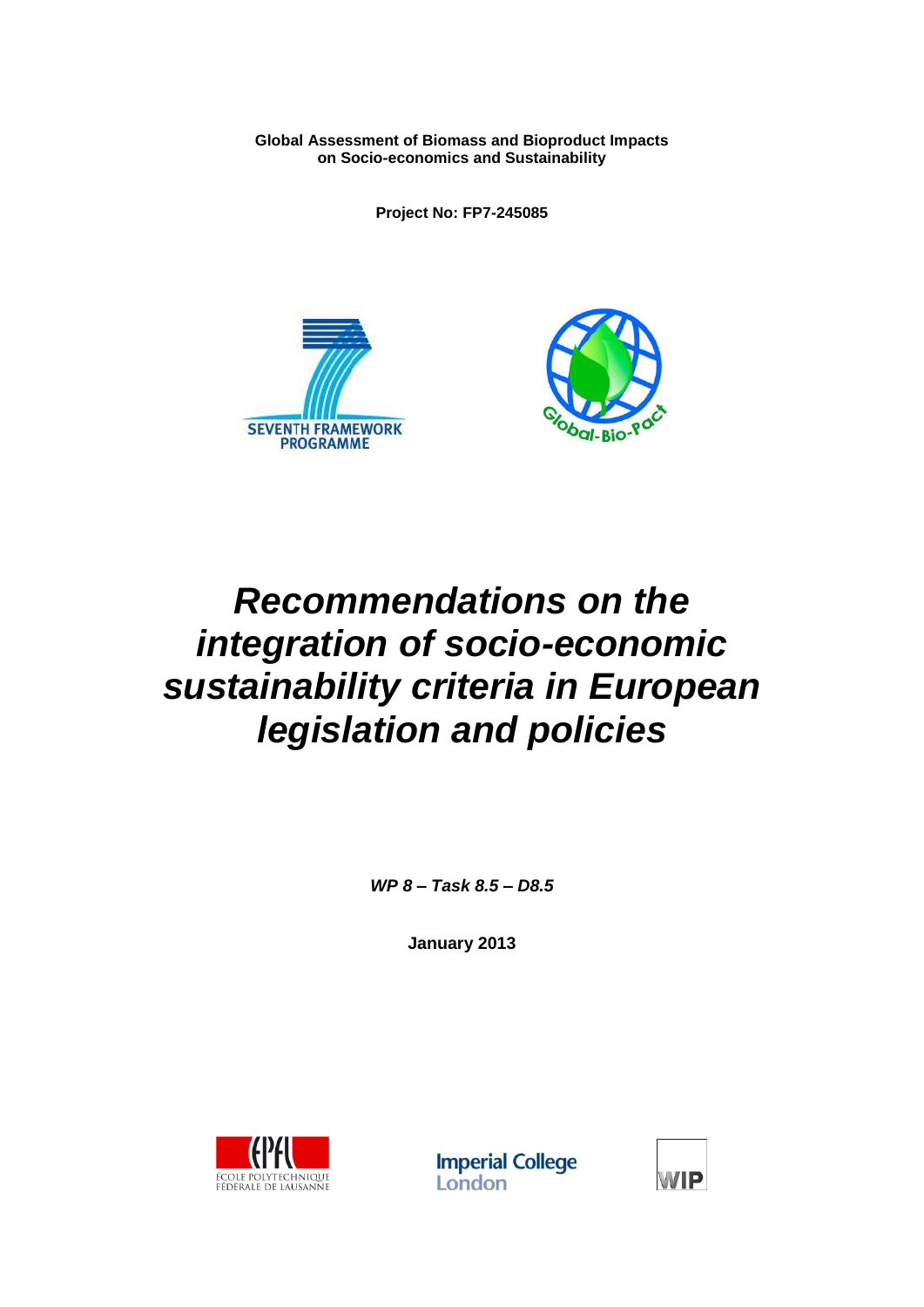Authors: Rocio Diaz-Chavez, Imperial College London, UK Sébastien Haye, École Polytechnique Fédérale de Lausanne, Switzerland Anne-Sophie Dörnbrack, École Polytechnique Fédérale de Lausanne, Switzerland Dominik Rutz, WIP Renewable Energies, Germany Rainer Janssen, WIP Renewable Energies, Germany

In collaboration with:



Contact: Dr Rocio Diaz-Chavez *Centre for Environmental Policy, ICEPT Imperial College London 14 Princess Gardens South Kensington, London SW7 1NA Tel: 004420 75949338 Fax: 004420 75949334*

The Global-Bio-Pact project (Global Assessment of Biomass and Bioproduct Impacts on Socio-economics and Sustainability) is supported by the European Commission in the 7th Framework Programme for Research and Technological Development (2007-2013). The sole responsibility for the content of this report lies with the authors. It does not represent the opinion of the Community. The European Commission is not responsible for any use that may be made of the information contained therein. The Global-Bio-Pact project duration is February 2010 to January 2013 (Contract Number: 245085).



Global-Bio-Pact website: www.globalbiopact.eu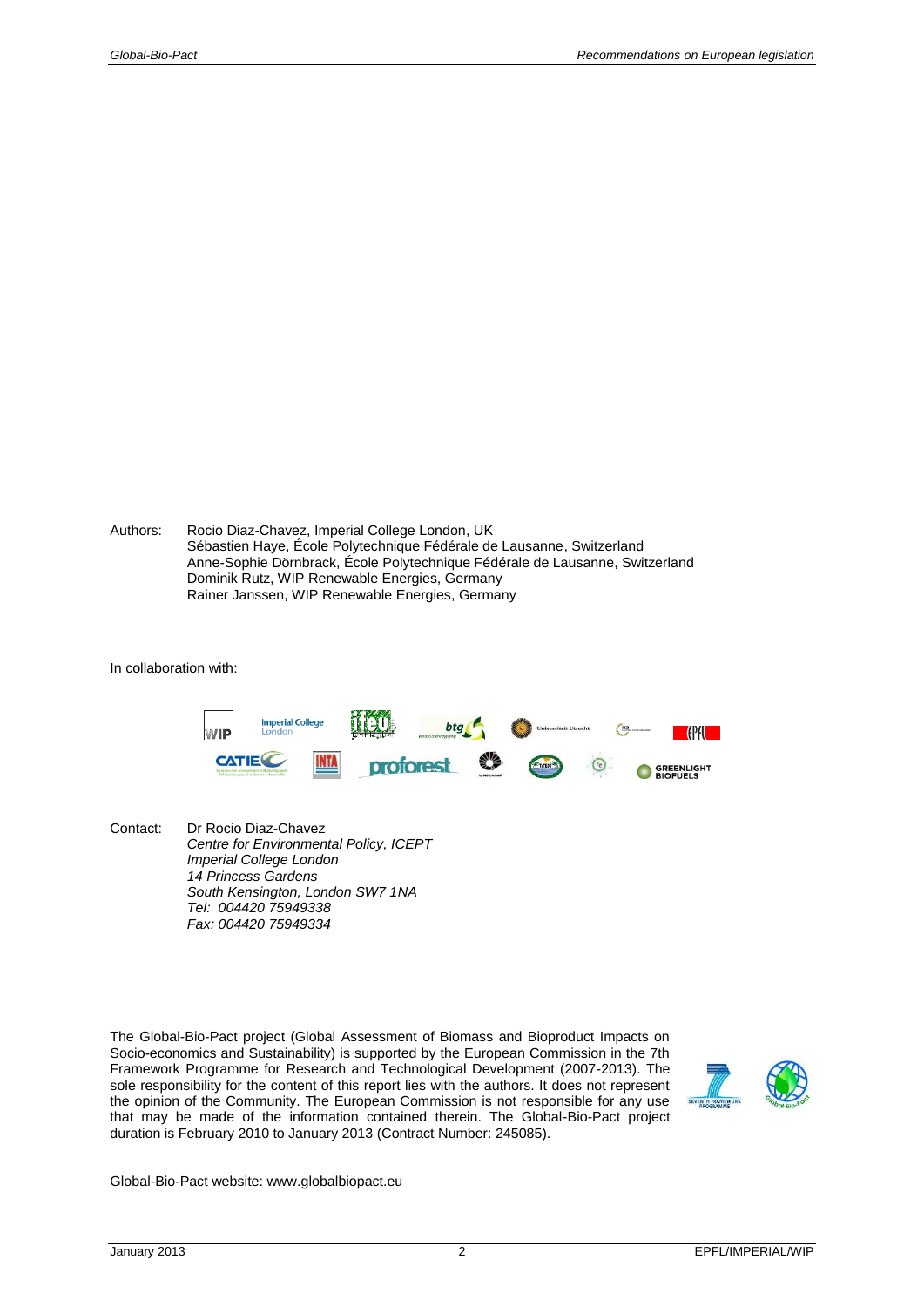# **Contents**

| 1              |                                                                                        |
|----------------|----------------------------------------------------------------------------------------|
| $\overline{2}$ |                                                                                        |
| 2.1            |                                                                                        |
| 2.2            |                                                                                        |
| 3              |                                                                                        |
| 3.1            |                                                                                        |
| 3.2            |                                                                                        |
| 3.3            |                                                                                        |
| 3.4            |                                                                                        |
| 3.5            |                                                                                        |
| 4              |                                                                                        |
| 4.1            | Option A: Keeping the status-quo - taking no additional action 15                      |
| 4.2            | Option B: Specify, extend, and enforce monitoring procedures16                         |
| 4.3            | Option C: Include selected socio-economic criteria in the RED16                        |
| 4.4            | Option D: Include additional environmental sustainability criteria to indirectly cover |
| 4.5            |                                                                                        |
| 4.6            | Option F: Extend the promotion of good examples to the public 18                       |
| 5              |                                                                                        |
|                |                                                                                        |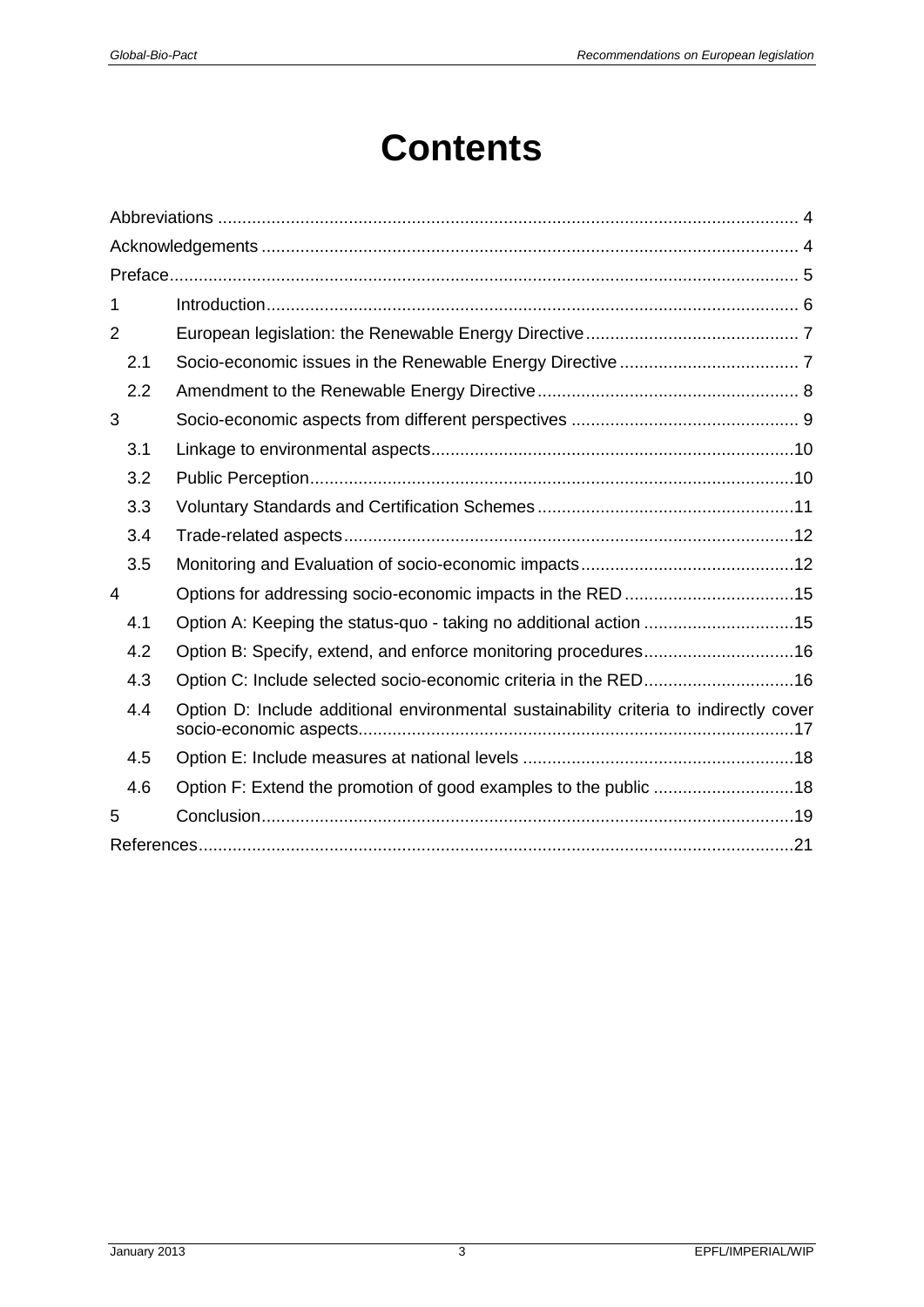# <span id="page-3-0"></span>**Abbreviations**

- EC European Commission
- EP European Parliament
- EU European Union
- GATT General Agreement on Tariffs and Trade
- GMO Genetically Modified Organism
- IPIECA The global oil and gas industry association for environmental and social issues
- ISCC International Sustainability and Carbon Certification
- M&E Monitoring & Evaluation
- RED Renewable Energy Directive (EU)
- RFS Renewable Fuel Standards (US)
- RSB Roundtable on Sustainable Biofuels
- TBT Technical Barriers to Trade (WTO)
- US United States of America
- WTO World Trade Organisation

# <span id="page-3-1"></span>**Acknowledgements**

The authors would like to thank the European Commission for supporting the Global-Bio-Pact project as well as all partners in the Global-Bio-Pact project for their insightful contributions along a three years project.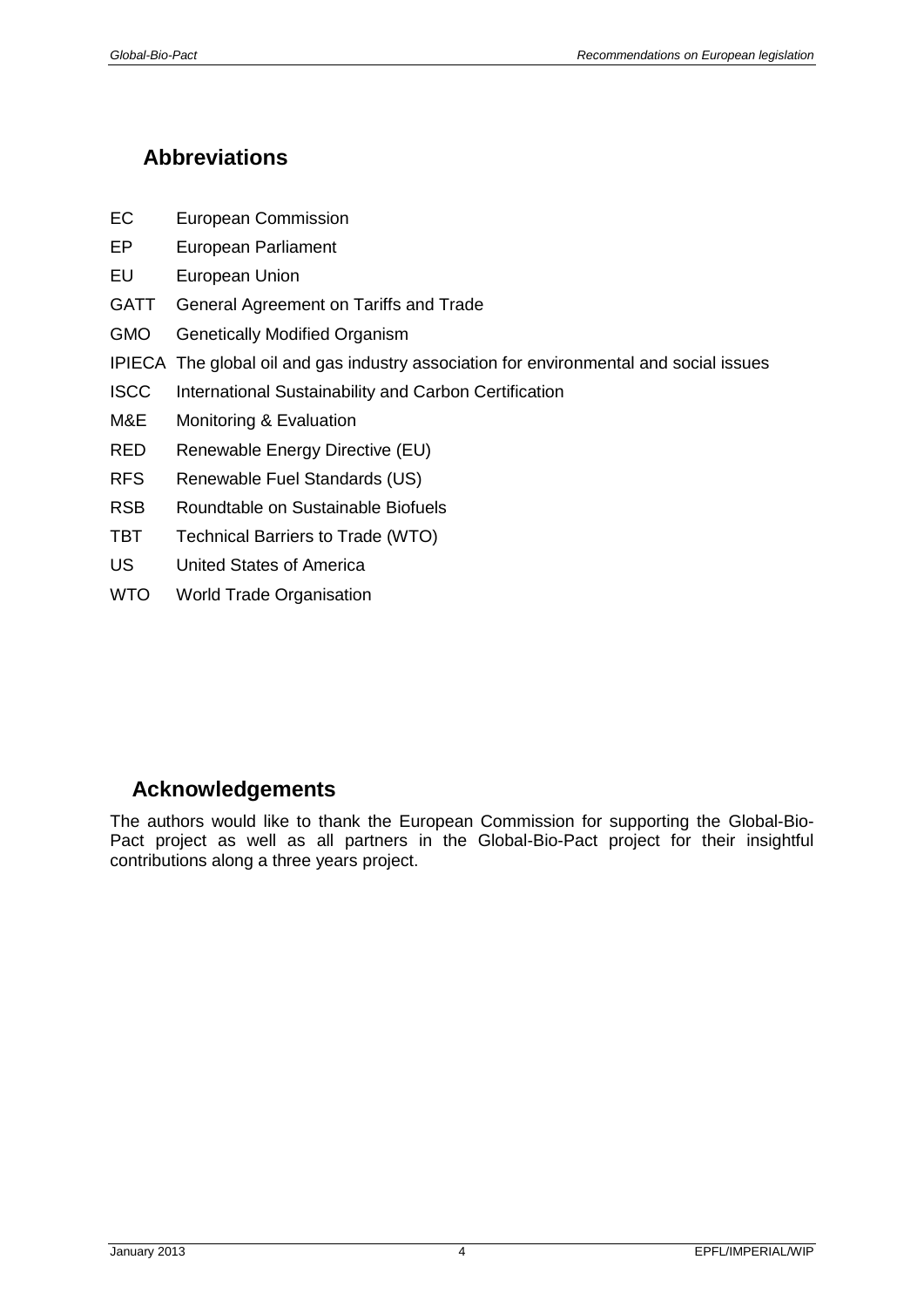## <span id="page-4-0"></span>**Preface**

The main aim of the Global-Bio-Pact project was to research on the development and possible harmonisation of global sustainability certification systems for biomass production, conversion systems and trade in order to prevent negative socio-economic impacts.

This report presents recommendations on how to integrate socio-economical sustainability criteria in European legislation and policies compatible with environmental sustainability criteria. These recommendations are based on the results of the different work packages of the Global-Bio-Pact project.

In December 2008, the Renewable Energy Directive (RED) was ratified by the European Parliament, including reporting obligations for the European Commission (EC) on the impact on social sustainability in the European Community and in third countries of increased demand for biofuel. Furthermore, the EC has to assess the impact of the EU biofuel policy on the availability of food at affordable prices, in particular for people living in developing countries, and wider development issues. Reports shall be submitted by the EC every two years. The first report is expected in March 2013. Furthermore, in October 2012, the European Commission has made a proposal for the amendment of the RED. The current report will respond to these policy developments with regard to socio-economic impacts.

The Global-Bio-Pact project aimed to contribute to the reporting obligation of the EC and provides recommendations on socio-economic sustainability improvements and how to link them to the current Renewable Energy Directive.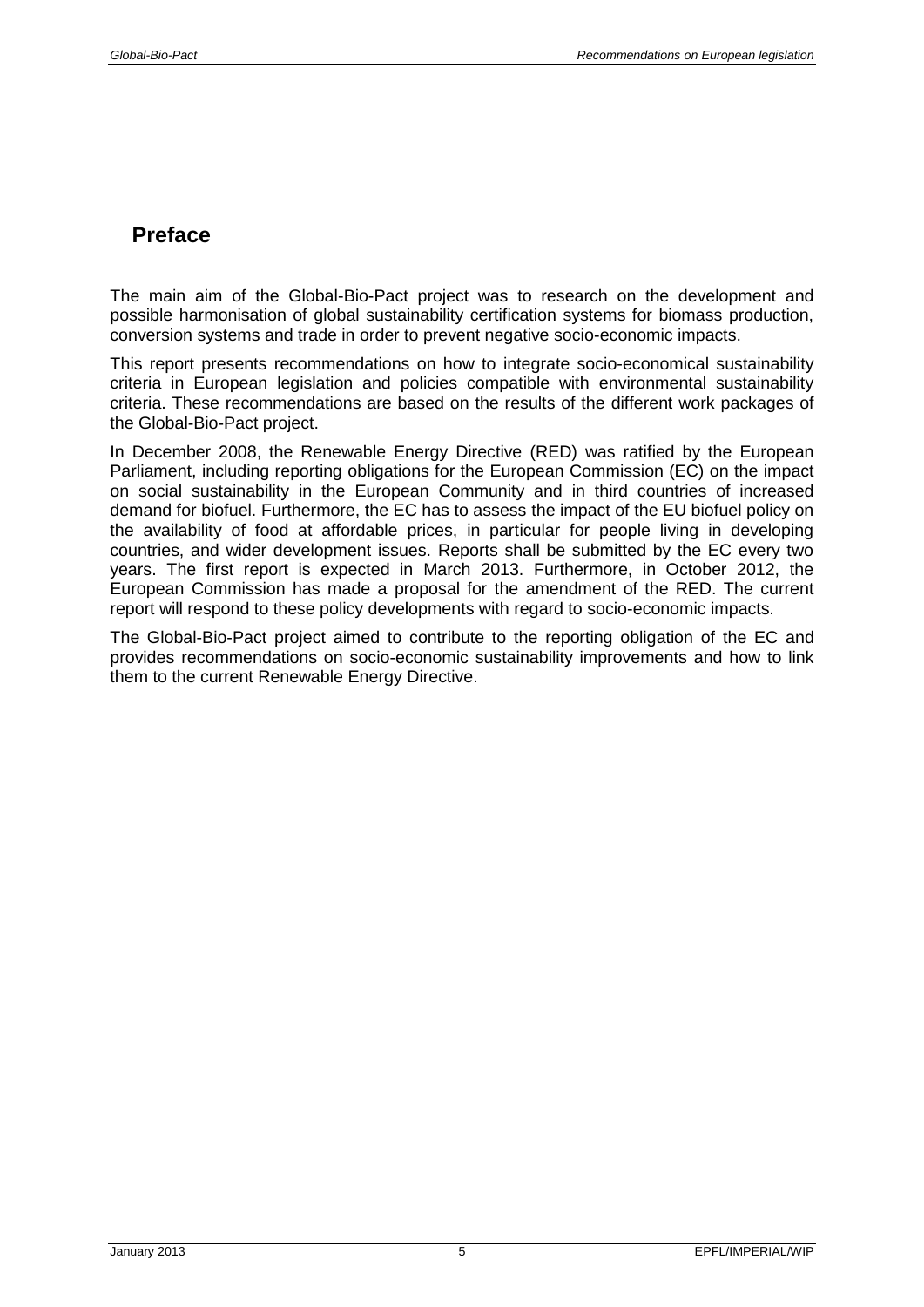# <span id="page-5-0"></span>**1 Introduction**

In order to evaluate impacts of biomass production and processing for biofuels and bioproducts reliable data and profound research is needed. Currently, most sustainability schemes face the lack of reliable data on two issues, namely on (1) socio-economic impacts of biomass production and conversion and (2) the use of biomass for bio-products, since currently mainly biofuels and not bio-products are investigated (Rutz et al. 2010, Rutz et al. 2011). Furthermore, the true impact of the industrial use of biomass and bio-products on global food security (e.g. for 1st and 2nd generation biofuels) as well as the detailed interaction and relationship between certification schemes and world trade in biomass and bio-products is not well understood.

These main knowledge gaps for the development of sustainability criteria and effective certification schemes are addressed by the Global-Bio-Pact project in a comprehensive approach involving partners from Europe, Latin America, Africa, and Asia. The activities of the Global-Bio-Pact project serve as coordination platform to directly provide recommendations on how to integrate socio-economic sustainability criteria in the Renewable Energy Directive.

Since 2010, the Global-Bio-Pact consortium conducted an extensive research work on the socio-economic impacts of biomass, bioenergy and biofuel supply chains. The main aim of the Global-Bio-Pact project was the development and harmonisation of global sustainability certification systems for biomass production, conversion systems and trade in order to prevent negative socio-economic impacts $^1$ .

The emphasis of the project was placed on a detailed assessment of the socio-economic impacts of raw material (feedstock) production and a variety of biomass conversion chains. The project reviewed the impacts of biomass production on local, national and international levels. This included investigations on inter-linkages between socio-economic and environmental impacts. Furthermore, the Global-Bio-Pact project investigated the impact of biomass production on food security and the interrelationship of global sustainability certification systems with the international trade of biomass and bio-products as well as with the public perception of biomass production for industrial uses.

Within the project context biomass is referred as the feedstock used to produce biofuels, bioenergy and bioproducts. The project analysed different feedstock types and agricultural production systems in different parts of the world as well as conversion systems. Extensive reports are available on each case study conducted within the project. The case studies showed the differences in the supply chains according to the particularities, not only of the feedstock, but also on the national and local circumstances.

The Global-Bio-Pact developed a set of socio-economic sustainability criteria and indicators to measure impacts of biomass production (Diaz-Chavez et al, 2012). The project elaborated recommendations on how to best integrate socio-economic sustainability criteria in European legislation and policies on biomass and bio-products.

This report presents an overview of the results and proposes recommendations on how to integrate socio-economic sustainability criteria in European legislation and policies, while being compatible with environmental sustainability criteria. Thereby, it has to be considered that the biomass sector, and more specifically the biofuels sector, is still very fluctuant subject to continuous changes in framework conditions. During the project, several important changes in national and international policies occurred with significant impacts on the overall biofuels production.

 $1$  Although, the report from Dörnbrack et al (2012) concluded that harmonisation is not necessary.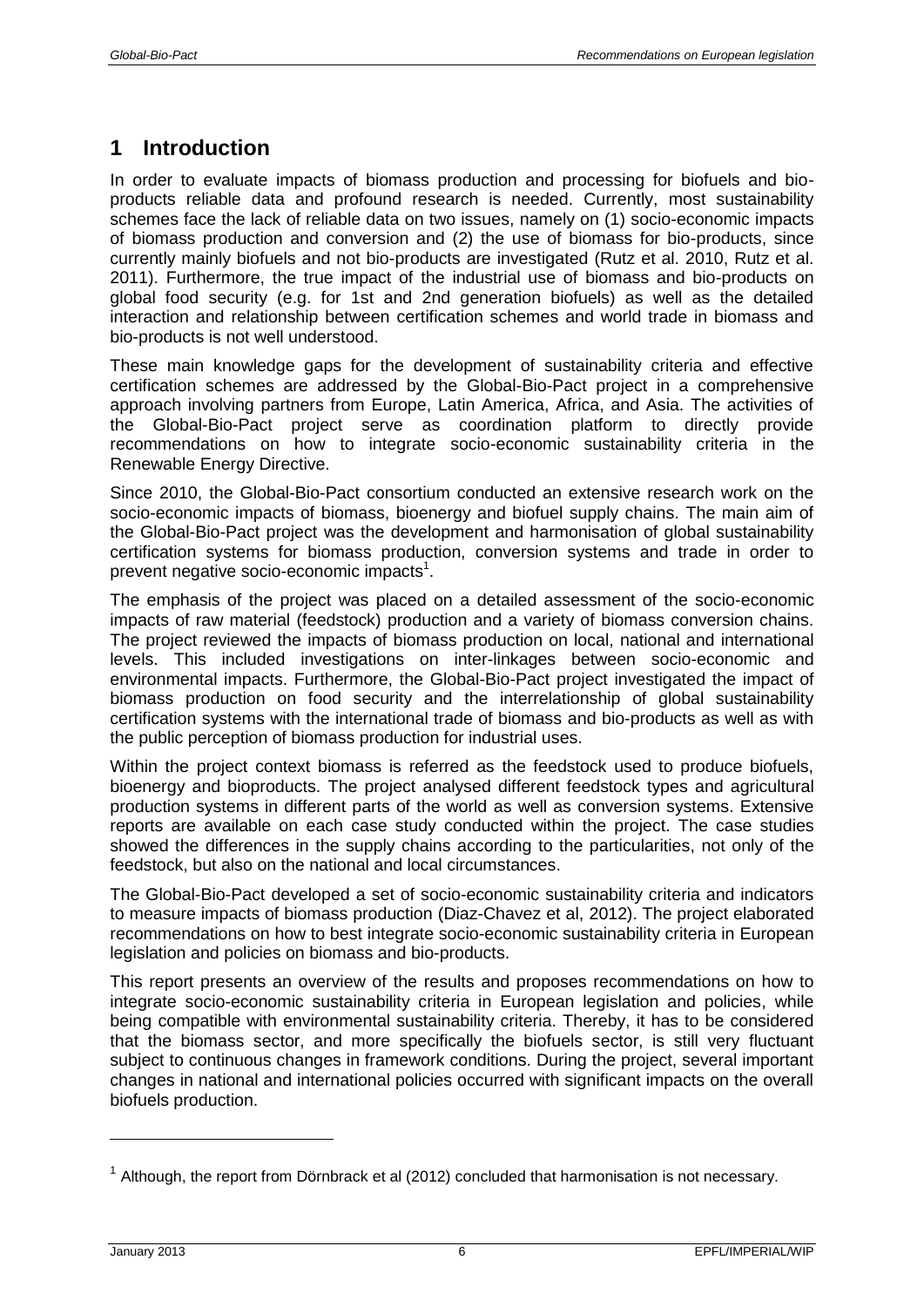# <span id="page-6-0"></span>**2 European legislation: the Renewable Energy Directive**

One of the most important governmental initiatives that contributed to develop markets for biomass and bioenergy was the introduction of the "Directive on the promotion of the use of energy from renewable sources" (Renewable Energy Directive - RED) of the European Union, which includes sustainability aspects of biofuel production. Socio-economic aspects are addressed as well (Rutz et al. 2010, Rutz et al. 2011), which will be described in the subsequent chapters.

## <span id="page-6-1"></span>*2.1 Socio-economic issues in the Renewable Energy Directive*

The RED includes concrete environmental prerequisites for biofuels. It also includes reporting obligations for the Commission on the impact on social aspects in the Community and in third countries of increased demand for biofuels (Article 17) (Box 1). Based on the results of these reporting obligations on social sustainability, a revision of the Renewable Energy Directive is foreseen to possibly include additional criteria ensuring the socioeconomic sustainability of (biomass and) biofuels.

Box 1. Socio-economic aspects in the RED (2009 p. 38f; Article 17(7))

*"The Commission shall, every two years, report to the European Parliament and the Council, in respect of both third countries and Member States that are a significant source of biofuels or of raw material for biofuels consumed within the Community, on national measures taken to respect the sustainability criteria set out in paragraphs 2 to 5 and for soil, water and air protection. The first report shall be submitted in 2012.*

*The Commission shall, every two years, report to the European Parliament and the Council on the impact on social sustainability in the Community and in third countries of increased demand for biofuel, on the impact of Community biofuel policy on the availability of foodstuffs at affordable prices, in particular for people living in developing countries, and wider development issues. Reports shall address the respect of land-use rights. They shall state, both for third countries and Member States that are a significant source of raw material for biofuel consumed within the Community, whether the country has ratified and implemented each of the following Conventions of the International Labour Organisation:*

- *Convention concerning Forced or Compulsory Labour (No 29)*
- *Convention concerning Freedom of Association and Protection of the Right to Organise (No 87)*
- *Convention concerning the Application of the Principles of the Right to Organise and to Bargain Collectively (No 98)*
- *Convention concerning Equal Remuneration of Men and Women Workers for Work of Equal Value (No 100)*
- *Convention concerning the Abolition of Forced Labour (No 105)*
- *Convention concerning Discrimination in Respect of Employment and Occupation (No 111)*
- *Convention concerning Minimum Age for Admission to Employment (No 138)*
- *Convention concerning the Prohibition and Immediate Action for the Elimination of the Worst Forms of Child Labour (No 182).*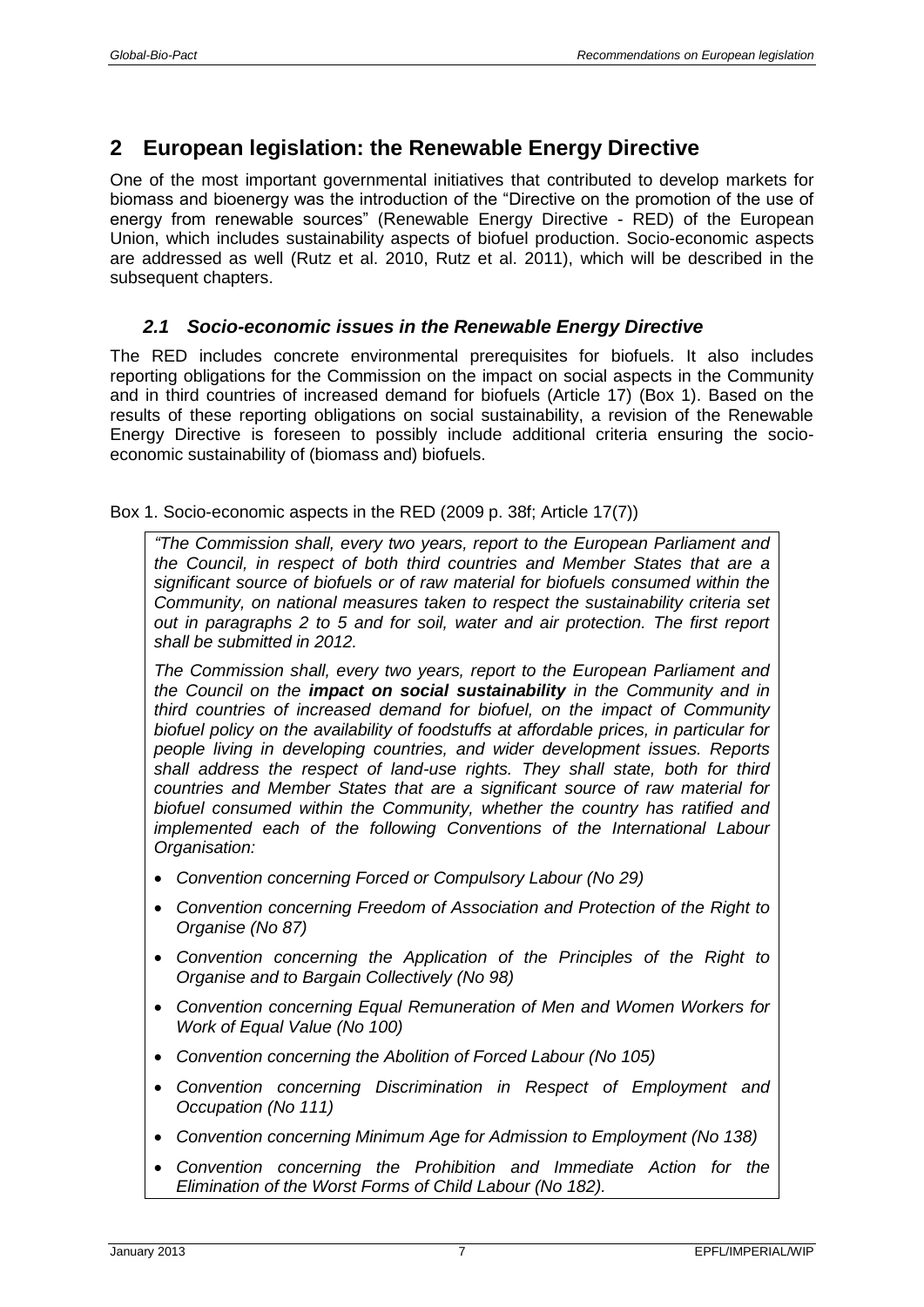*Those reports shall state, both for third countries and Member States that are a significant source of raw material for biofuel consumed within the Community, whether the country has ratified and implemented:*

- *the Cartagena Protocol on Biosafety*
- *the Convention on International Trade in Endangered Species of Wild Fauna and Flora.*

*The first report shall be submitted in 2012. The Commission shall, if appropriate, propose corrective action, in particular if evidence shows that biofuel production has a significant impact on food prices."*

#### <span id="page-7-0"></span>*2.2 Amendment to the Renewable Energy Directive*

In October 2012, the EC published a proposal to amend the RED (COM2012 595, 2012): *"The aim of the current proposal is to start the transition to biofuels that deliver substantial greenhouse gas savings when also estimated indirect land-use change emissions are reported. While existing investments should be protected, the aims of the current proposal are to:*

- *limit the contribution that conventional biofuels (with a risk of ILUC emissions) make towards attainment of the targets in the Renewable Energy Directive*
- *improve the greenhouse gas performance of biofuel production processes (reducing associated emissions) by raising the greenhouse gas saving threshold for new installations subject to protecting installations already in operation on 1st July 2014*
- *encourage a greater market penetration of advanced (low-ILUC) biofuels by allowing such fuels to contribute more to the targets in the Renewable Energy Directive than conventional biofuels*
- *improve the reporting of greenhouse gas emissions by obliging Member States and fuel suppliers to report the estimated indirect land-use change emissions of biofuels.*

*The proposal also aims at protecting existing investments until 2020. The proposal does not take a position on the actual need for financial support to biofuels before 2020. However, the Commission is of the view that in the period after 2020 biofuels which do not lead to substantial greenhouse gas savings (when emissions from indirect land-use change are included) and are produced from crops used for food and feed should not be subsidised."* (COM2012 595, 2012)

The use of biofuels produced from "food crops, such as those based on cereals and other starch rich crops, sugars and oil crops" to meet the 10% renewable energy target of the RED shall be limited to 5%, according to the proposal. Specific issues related to socio-economic topics are not included.

Furthermore, the communication looks to "prepare for the transition towards advanced biofuels and minimise the overall indirect land use change impacts in the period to 2020" (COM 2012, page 8). Box 2 presents the proposal regarding the amendment of Article 18 on sustainability.

Box 2. COM 2012 on the change to Article 18 (4), second sub-paragraph (COM, 2012).

*"The Commission may decide that voluntary national or international schemes setting standards for the production of biomass products contain accurate data for the purposes of Article 17(2) or demonstrate that consignments of biofuel or bioliquid comply with the sustainability criteria set out in Article 17(3) to (5). The Commission may decide that those schemes contain accurate data for the*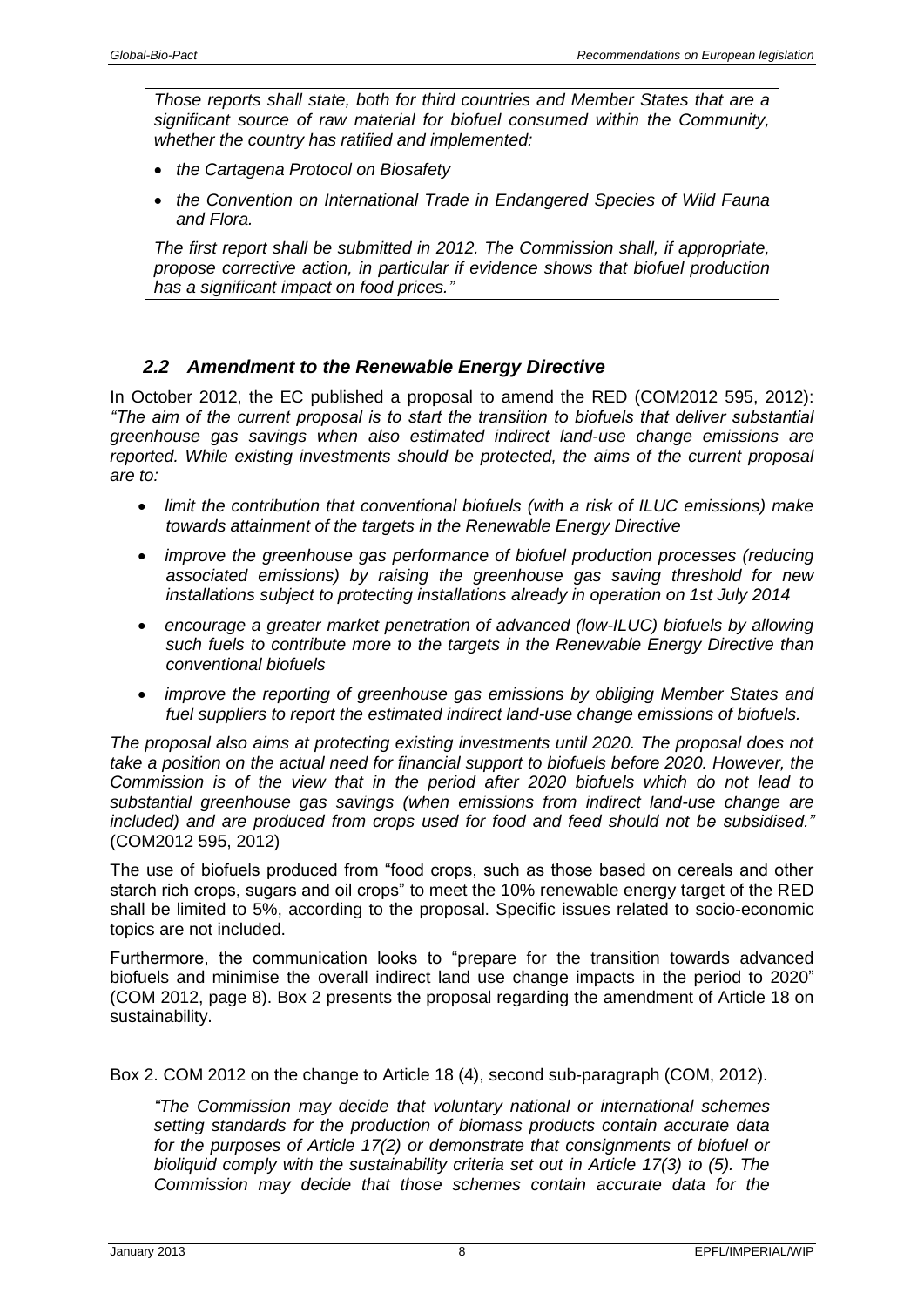*purposes of information on measures taken for the conservation of areas that provide, in critical situations, basic ecosystem services (such as watershed protection and erosion control), for soil, water and air protection, the restoration of degraded land, the avoidance of excessive water consumption in areas where water is scarce and on the issues referred to in the second subparagraph of Article 17(7). The Commission may also recognise areas for the protection of rare, threatened or endangered ecosystems or species recognised by international agreements or included in lists drawn up by intergovernmental organisations or the International Union for the Conservation of Nature for the purposes of Article 17 (3 )(b) (ii)."*

As it can be observed in this proposal, the amendments are environmental related and there were not changes regarding socio-economic issues.

## <span id="page-8-0"></span>**3 Socio-economic aspects from different perspectives**

Despite the lack of clarity regarding the contribution of bioenergy and biofuels to the global price of commodities (Baffes and Haniotis 2010), a large number of direct socio-economic impacts is relatively undisputed. It is generally agreed that these socio-economic impacts, both positive and negative, are not specific to the bioenergy and biofuel supply chains, since they mainly occur at the stage of feedstock (agriculture/forestry) production, when the fate of feedstock is generally not determined or unknown from the producer her/himself (food or energy). Dam et al. (2011) explained in the Global-Bio-Pact report on socio-economic impacts how socio-economic impacts may differ according to the type of feedstock (e.g. soy, palm, jatropha, energy crops, etc.) and to the location, but there is a general agreement that feedstock production for bioenergy and biofuels presents the following potential impacts:

#### *Positive impacts (potential)*

- Employment opportunities and general improvement of local livelihood
- Improvement in agricultural techniques and improvement of local food security
- Increased local access to energy
- Improvement of working conditions

#### *Negative impacts (potential)*

- Working conditions that do not comply with ILO conventions
- Competition and conflicts over land and resources
- Contamination of local resources
- Local food insecurity in regions with food problems

It is usually acknowledged that the negative impacts are primarily observed in poorly developed countries where existing laws are not sufficiently enforced or where the combination of formal and customary rights creates complex situations and loopholes in the system. For instance, the effect of current US and EU biofuel blending obligations on traditional land-use and tenure rights in the developing world is well documented (German et al., 2011).

As demonstrated throughout the various reports of the Global-Bio-Pact consortium, biomass, bioenergy and biofuel production are always associated with socio-economic impacts, including both, positive and negative impacts. However, the uncontrolled or unregulated expansion of bioenergy and biofuel production worldwide, e.g. in response to the blending obligations in the US and the EU, may lead to a general offset of socio-economic benefits by the negative impacts encountered by local communities.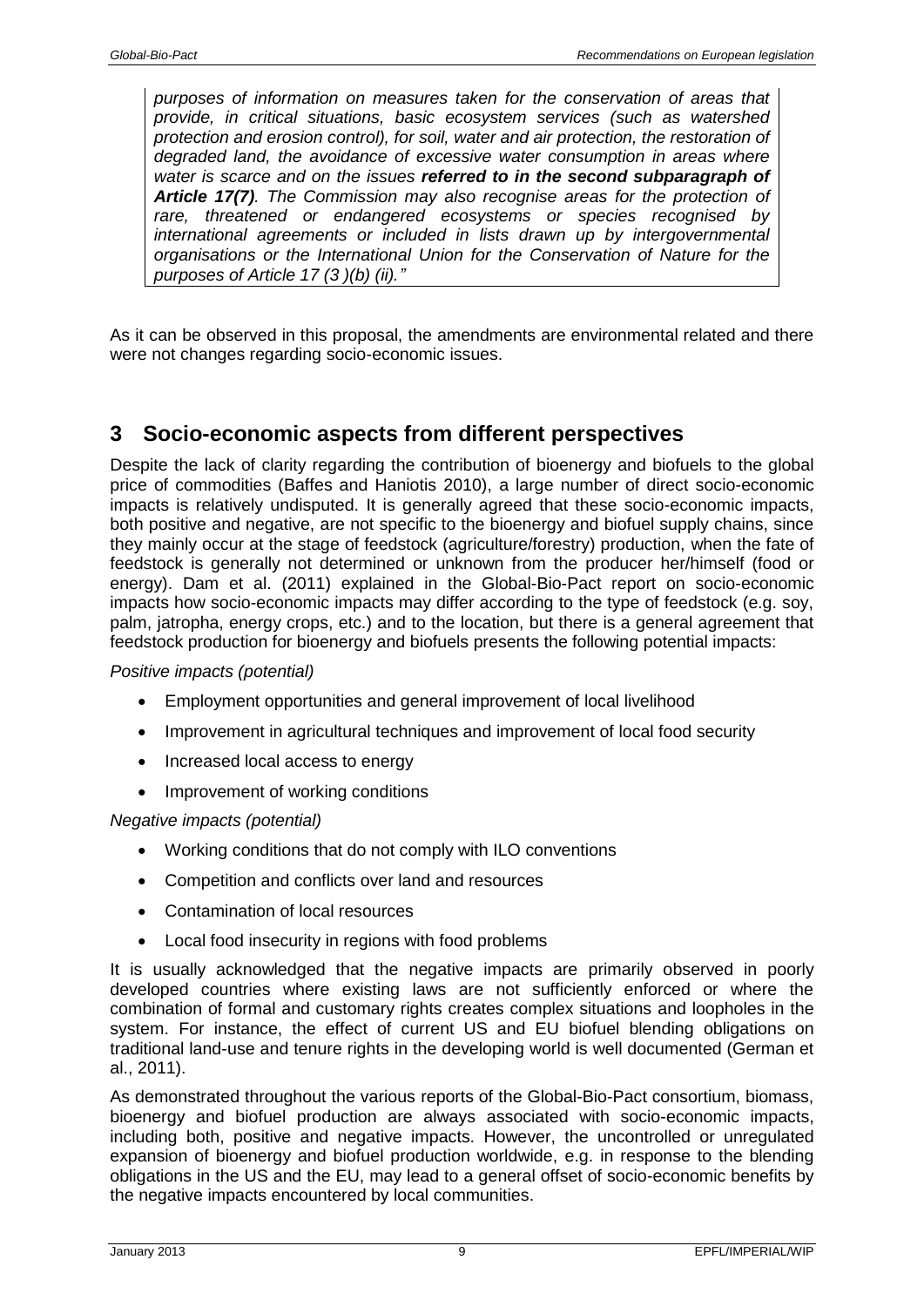Therefore, any policy or regulation, that sets blending obligations, should be accompanied by mandatory criteria to guarantee the sustainability of supply chains. Socio-economic aspects shall be included in such regimes to avoid that the benefits for climate change and global energy security are being offset by detrimental effects on local communities and livelihoods.

## <span id="page-9-0"></span>*3.1 Linkage to environmental aspects*

The Global-Bio-Pact report by Rettenmaier et al. (2012) on the linkages between socioeconomic and environmental impacts has shown that trade-offs and negative correlations between environmental and socio-economic impacts are often related to inappropriate management practices during feedstock production and conversion which either reflect the absence of respective regulations or are a sign of weak governance (in terms of implementation of decisions / law enforcement).

The second cause for trade-offs and negative correlations is land use conflicts and land-use change. For direct land-use change (dLUC), the same applies as for inappropriate management practices (see above). However, in order to solve the problem of indirect landuse change (iLUC), global governance would be required since it affects more than one state or region.

Trade-offs and negative correlations between environmental and socio-economic impacts are also a sign of deteriorations of ecosystem services<sup>2</sup> which negatively affect the constituents of human well-being. This holds especially for 'provisioning' and 'regulating' ecosystem services which affect some (but not all) constituents of well-being through impacts on security, the necessary material for a good life, health, and social and cultural relations (Millennium Ecosystem Assessment 2003). Regarding 'good social relations' and 'freedom of choice and action', the linkage to ecosystem services is weaker.

The strong link between 'provisioning' ecosystem services and human well-being is also taken up in the Low Indirect Impact Biofuels (LIIB) methodology (Ecofys et al. 2012), which constitutes a further development of the Responsible Cultivation Areas (RCA) methodology (Ecofys 2010).

## <span id="page-9-1"></span>*3.2 Public Perception*

The factual evidences of both positive and negative impacts of biomass, bioenergy and biofuel production chains are further reinforced by the public perception which varies across different countries. As illustrated in the Global-Bio-Pact report of Fallot et al. (2012), socioeconomic considerations are recurrent in the public opinion.

The socio-economic considerations raised by the public include both positive and negative impacts on local economies, livelihood, employment, and land tenure rights. The public perception is highly influenced by different circumstances and reports of the media at local, national and international levels. This fact requires the consideration of public perception for the promotion of sustainability in biomass production chains. This is needed to ensure that biomass, bioenergy or biofuel projects deliver on their promises (e.g. job creation, energy access, infrastructure development) or to prevent negative impacts (e.g. violation of tenure rights, decrease in local food security, local contamination.

Furthermore, attention must be given to the influencing factors of public perception. The main influencing factor is the news on biomass in the media. The majority of the people are no experts in the sector and rely on the facts presented by the media. It seems that often also the media lack of experts in the field and that they have frequently difficulties to report about biomass and bioenergy in an objective way. Often, facts are interchanged and aspects are

 $2$  Ecosystem services are the benefits people obtain from ecosystems. These include provisioning, regulating, and cultural services that directly affect people and supporting services needed to maintain the other services. /Millennium Ecosystem Assessment 2003/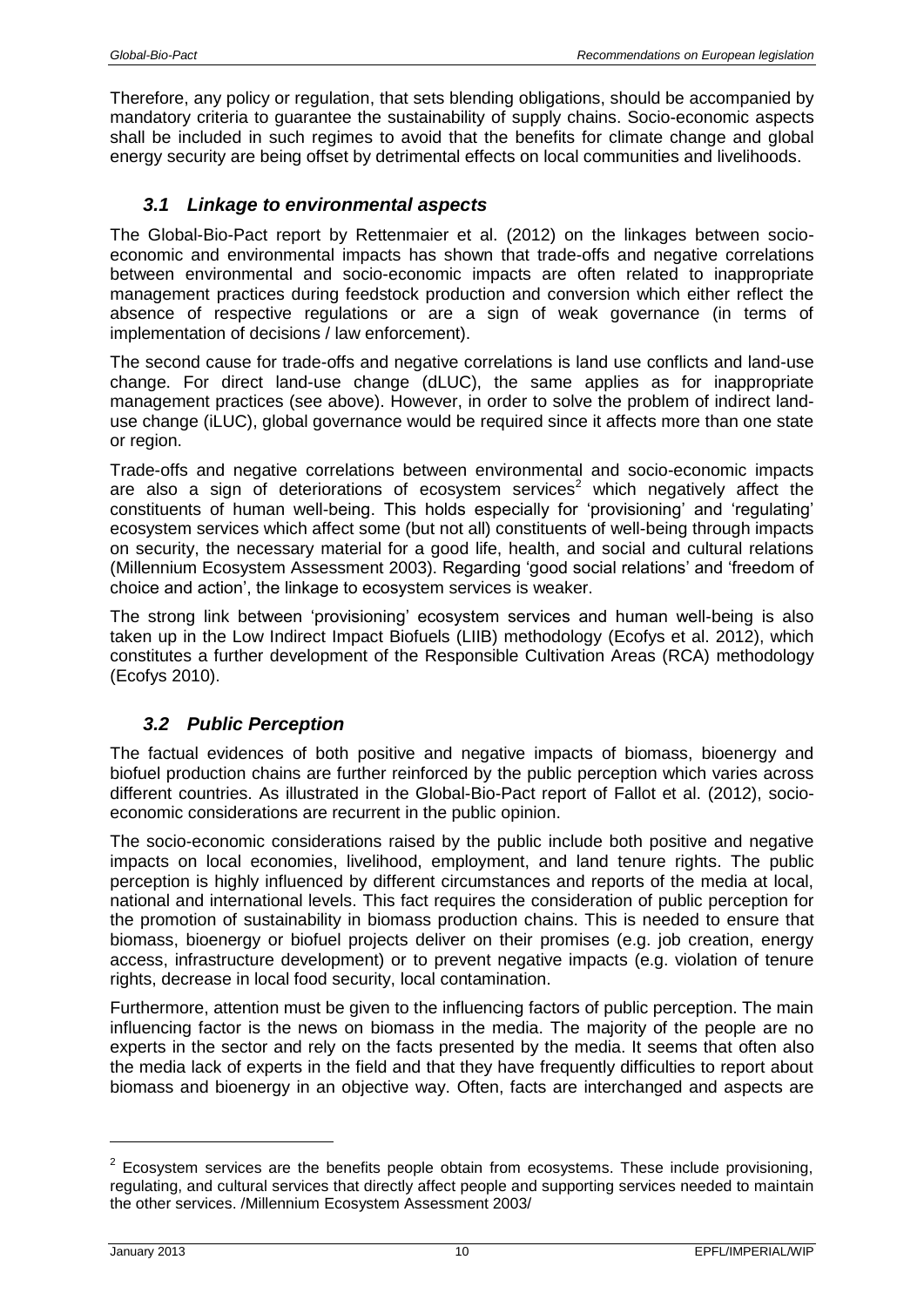generalized, although biomass and bioenergy value chains are very specific, depending on the location of the feedstock production as well as on the conversion process.

Another important factor is the power and capacity of some lobby groups. In general the traditional commercial energy sector has more resources and interest to block new developments in the sector. In contrast, smaller and more decentralized sectors, such as many renewable energy suppliers, have fewer resources available to influence public perception. However, also actors in the biofuel value chain can be very powerful, especially if it is related to the large-scale commercial feedstock production.

Finally, when considering public perception, it has to be considered that usually negative messages and press releases are gaining more attention than positive ones. Negative messages have furthermore the tendency to stay longer in the minds of the people.

#### <span id="page-10-0"></span>*3.3 Voluntary Standards and Certification Schemes*

Several voluntary standards and certification schemes try to address socio-economic impacts of biomass, bioenergy and biofuels through different approaches and with different level of stringency. Some of them are recognised by the EU under the RED, thus providing certified operators with additional assurance regarding positive socio-economic outcomes of their project and the mitigation of negative impacts on local communities and livelihood.

However, it needs to be noted that significant discrepancies exist in the level of assurance provided by the voluntary standards recognised by the EU (German and Schoneveld 2011).

The Global-Bio-Pact report of Diaz-Chavez (2011) also describes standards and certification systems which are not specific for biofuels (e.g. Forest Stewardship Council, Rainforest Alliance, Social Accountability International), but which can be used to demonstrate compliance with socio-economic requirements in the context of sustainable biomass, bioenergy or biofuel supply chains.

It is important to note that the level of assurance provided by voluntary standards depend on the verification system in place. Compliance by operators with socio-economic requirements may be verified with systems offering different levels of robustness (NL Agency, 2012).

In summary, voluntary standards and certification schemes offer different levels of guarantees vis-à-vis socio-economic impacts of biomass, bioenergy and biofuels. These differences are mostly observed at the level of:

- **Sustainability Requirements** (Principles & Criteria): Some schemes are specifically aligned with what the RED requires and thus do not address socio-economic impacts through any mandatory requirement. Several schemes actually address socioeconomic impacts, but at different levels of comprehensiveness and complexity.
- **Implementation**: For a given sustainability criterion, different types of evidence can be used to demonstrate compliance. As described in NL Agency (2012), "ISCC requires that records are kept for training activities by employees including the topic covered, the trainer, the date and attendees; training must be sufficient (criterion defined as minor must). Bonsucro requires, on the other hand, that >90% of employees should be trained on health and safety issues. Information is to be given on the training expense of workers as a percentage of payroll expense." In most cases, the level of details required for proofs of compliance will have a direct impact on the robustness of the audit process, but also on the costs.
- **Assurance System**: Assurance systems describe how auditors and certification bodies receive accreditation to perform audits and deliver certificates. In the context of the RED, recognised schemes show different levels of assurance, based on whether or not the accreditation of auditors is submitted to stringent criteria or not.

Additionally, standards work mainly through audits which are normally a "snapshot" of the activity of a single operation. Therefore it is not possible to assume that sustainable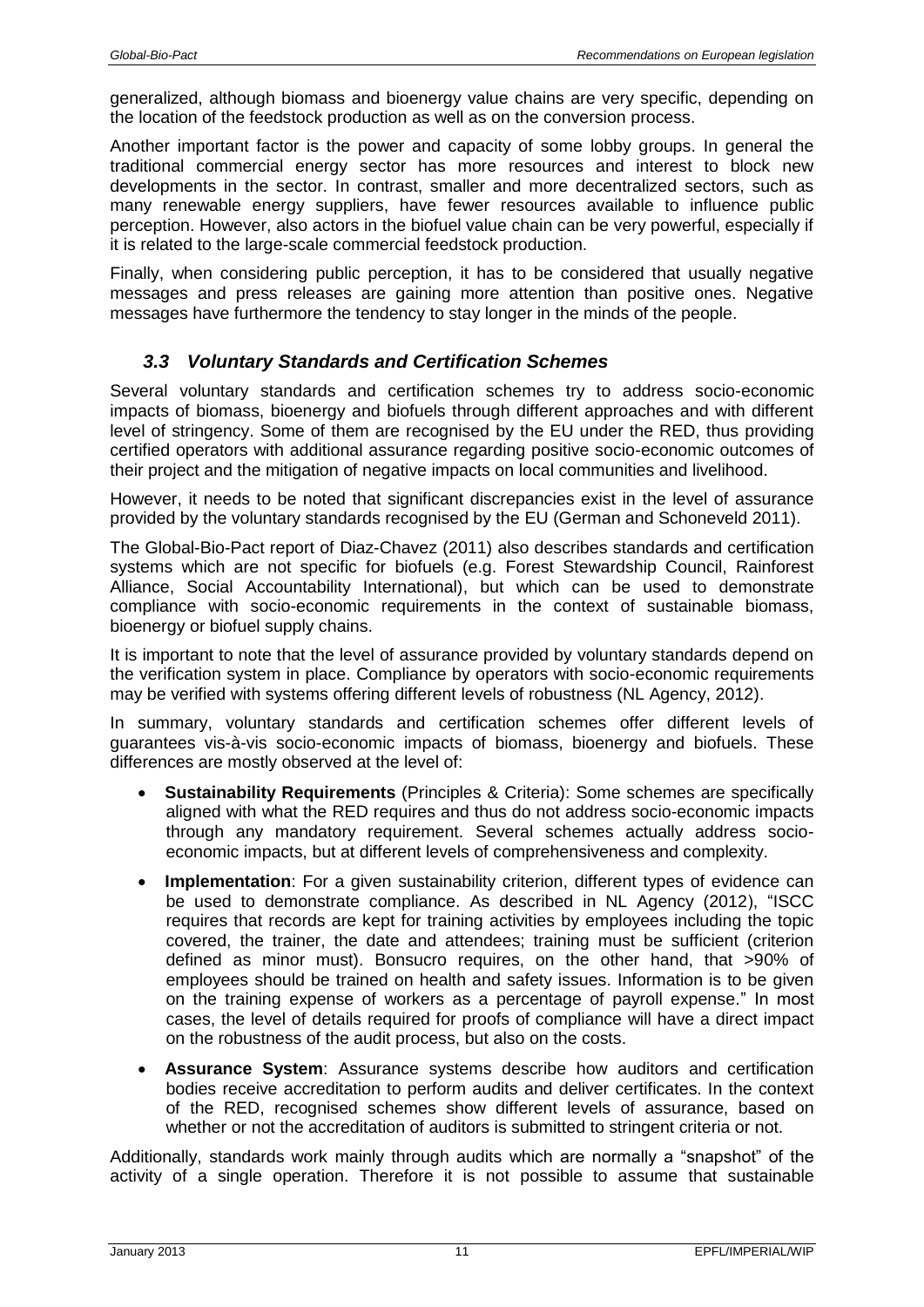development principles will be achieved at regional or national level only through audited certification.

## <span id="page-11-0"></span>*3.4 Trade-related aspects*

As described in the Global-Bio-Pact reports of Walter et al. (2012a), Walter et al. (2012b), Eijck et al. (2012), and Fallot et al. (2012) the current EU legislation, including blending obligations and sustainability requirements, have raised important concerns on trade-related aspects. For instance, emerging countries usually see the sustainability requirements of the RED as Technical Barriers to Trade  $(TBT)^3$ . This is due to the nature of some of the land-use criteria, as found in Article 17 of the RED, which prohibits the use and conversion of specific ecosystems. Since those ecosystems are primarily found in certain regions of the world, the land-use criteria of the RED could theoretically be considered in violation of Article I and III of the GATT (World Trade Organisation 1994; Szabo 2010). However, Article XX of the GATT (World Trade Organisation, 1994) defines exceptions to the agreement as follows:

"*Nothing in this agreement shall be construed to prevent the adoption or enforcement by any contracting of measures: (…)*

- *b) Necessary to protect human, animal or plant life or health; (…)*
- *g) Relating to the conservation of exhaustible natural resources if such measures are made effective in conjunction with restrictions on domestic production or consumption."*

Article XX and its associated "Chapeau" would therefore make the current sustainability criteria of the RED generally justifiable under WTO rules (Schaus and Lendle 2010; Charnovitz et al. 2008). Considering the need for socio-economic safeguards to prevent negative impacts on livelihoods and local communities, the same rationale could justify the introduction of socio-economic requirements in the RED (or any other legislation), as "necessary to protect human life or health" (see above), provided that such measure is applied equally to any country in the world without any kind of discriminatory prejudice. It would therefore be important for such requirements to be defined in collaboration with the countries producing biomass, bioenergy or biofuels through a multi-stakeholder and consensual process. It should be noted that some of these requirements apply in general to agricultural crops, independently if the different co-products of the crop are used for feed, food or other industrial purposes.

Furthermore, it must be noted that the Agreement on Technical Barriers to Trade (World Trade Organisation, 1995) requires mandatory government regulations to use international standards as a basis, where they are available, relevant and appropriate. However, Charnovitz et al. (2008) state that voluntary standards could be considered as mandatory, if they are used to demonstrate compliance with law. Nevertheless, not every voluntary standard recognized by the European Union could be considered an "international standard" for the purposes of the TBT Agreement. Whether a standard could be considered "international" mostly depends on whether the standard development process is sufficiently inclusive to allow WTO members to participate. The Roundtable on Sustainable Biofuels (RSB) could, for example, qualify under this definition (Charnovitz et al. 2008). In addition, the RSB is generally seen as the most far-reaching voluntary standard with regards to socioeconomic criteria (German and Schoneveld 2012). Further research on the impacts and benefits of voluntary standards in this sector is necessary.

## <span id="page-11-1"></span>*3.5 Monitoring and Evaluation of socio-economic impacts*

Current regulations and voluntary standards share an important objective: ensure that the use of biomass, bioenergy and biofuels does not occur at the expense of local communities and livelihood, or natural resources and ecosystem services. The sustainability criteria

 $\overline{a}$ 

<sup>3</sup> http://www.wto.org/english/tratop\_e/tbt\_e/tbt\_e.htm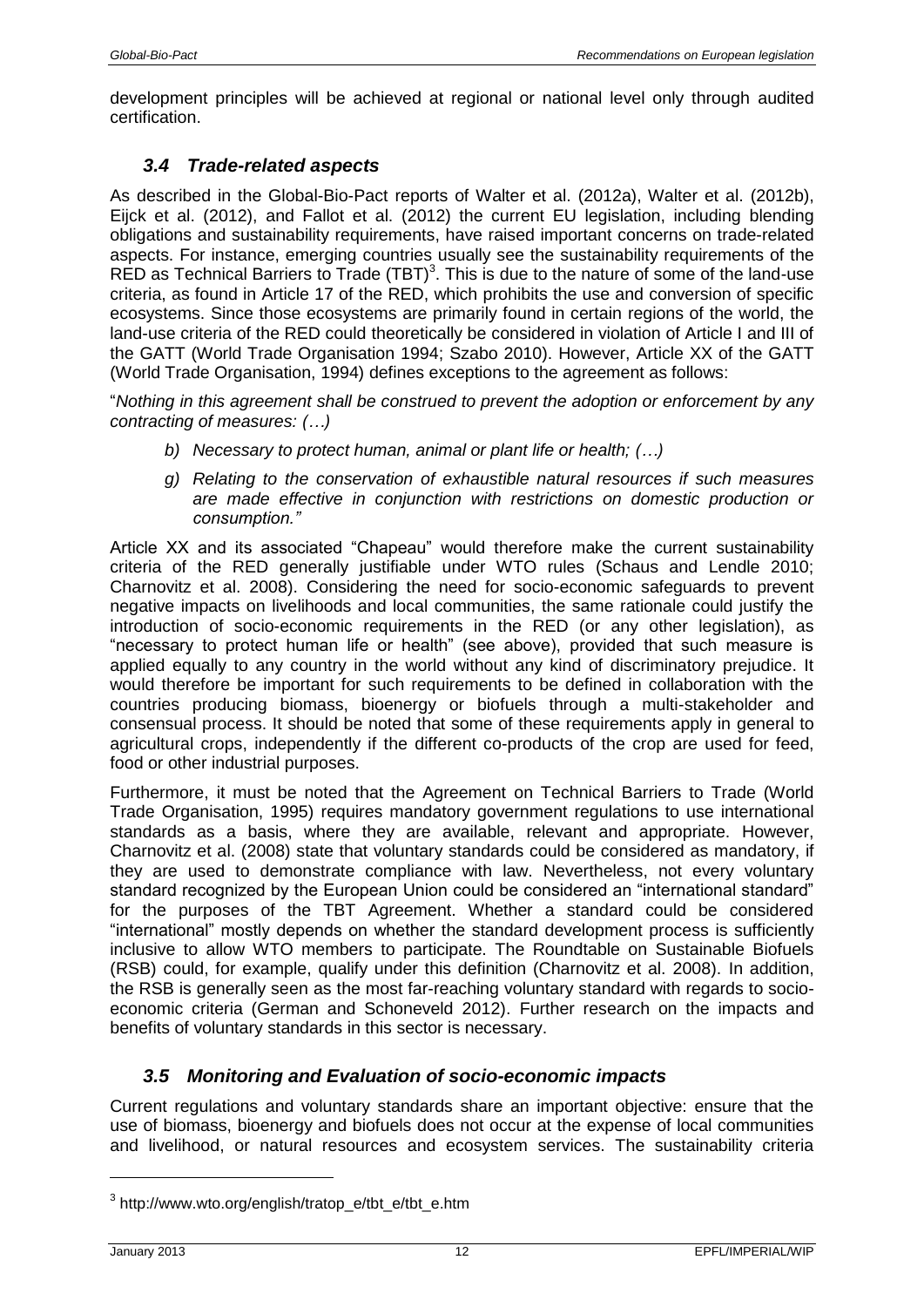included in standards and legislative framework restrict certain practices with higher risks of social or environmental impacts, while promoting those with lower risks. A clear distinction must be made between the different feedstock categories and types.

Standard setting and the development of legislation are continuous processes and should allow for lessons learned as well as for the incorporation of experience and progress in stateof-science to improve sustainability requirements and their implementation. A key element to this continuous improvement is the development and implementation of a Monitoring and Evaluation (M&E) System.

ISEAL's Impact Code (ISEAL Alliance 2010) defines Monitoring as "a continuing function that uses systematic collection of data on specified indicators to provide indications of the extent to which outcomes are being achieved" and Evaluation as "The systematic and objective assessment of an on-going or completed project, programme or policy, and its design, implementation and results."

The concept of Monitoring and Evaluation builds upon the idea that the implementation of sustainability requirements, whether through voluntary standards or regulations, will change supply chains to a point where general impacts on the environment and the people are measurable (Theory of Change). Being able to measure the impact of a standard or a regulation over time is essential to evaluate the completion of the initial objectives of the standard/regulation as well as to improve the content and implementation of the standard/regulation, based on lessons learned and data collection.

It is essential to develop M&E systems in a way that permits an accurate and fair assessment of the performance and impact of standards and regulations. The data collection phase is particularly important, especially the selection of Impact Indicators, which are used to measure the evolution of certain aspects of the environmental or socio-economic contexts before and after the implementation of voluntary standards and/or regulations.

The Global-Bio-Pact set of impact indicators (Diaz-Chavez et al. 2012) is a compilation of relevant impact indicators to be used to measure changes over time with regards to the socio-economic and environmental conditions in regions where feed, food, biomass, bioenergy and biofuel operations are located. These impact indicators were developed on the basis of socio-economic criteria, as found in current standards and legislation (Diaz-Chavez 2011), and in consultation with Global-Bio-Pact partners. They were consecutively tested in existing biomass and biofuel operations in Argentina and Brazil to verify their practicality and operability. The results can be found in the report "Test auditing of the Global-Bio-Pact socio-economic sustainability criteria and indicators" (Vuohelainen and Diaz-Chavez 2012). The final set of impact indicators developed by the Global-Bio-Pact address changes related to:

- Local economies (e.g. employment, income, capacity building)
- Working conditions (e.g. employee income, employment benefits)
- Health and Safety (e.g. work related accidents and diseases)
- Land rights and conflicts (e.g. legal title of land right)
- Food Security (e.g. land converted from staple crops)
- Gender (e.g. benefits created for women)
- Biodiversity (e.g. reduction of biodiversity, conservation measures)
- Air, Soil and Water quality (e.g. implemented practices)
- Water availability (e.g. changes in water availability)

The Global-Bio-Pact project recommends to introducing a mandatory Monitoring and Evaluation obligation in the RED on selected socio-economic impacts for biomass and bioenergy companies that sell their products on the European market.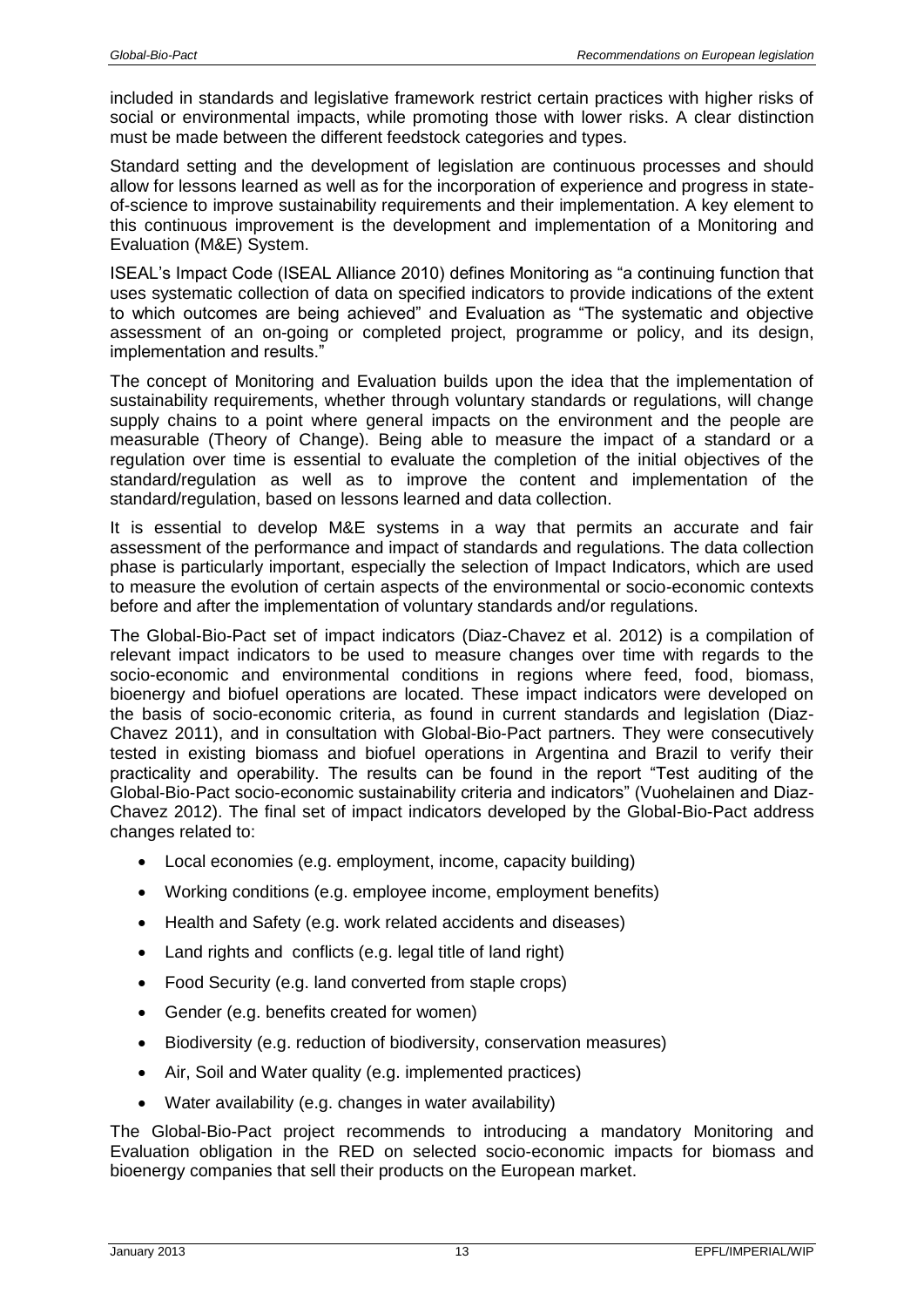The Global-Bio-Pact project recommends further to develop and implement Monitoring and Evaluation systems to assess the real impact of national agricultural policies, regulations and voluntary standards against their initial objectives.

Credible voluntary standards usually develop an internal M&E system to evaluate their impact over time. This is also required to all members of the ISEAL Alliance, in line with the ISEAL Impact Code (ISEAL Alliance, 2010). However, to date, the Roundtable on Sustainable Biofuels is the only Full Member of ISEAL, whereas Bonsucro is an Associate Member. No other EU-recognised biofuel schemes are members of ISEAL. An opportunity would be to use this as a basis for requiring mandatory M&E aspects in certification schemes that are recognised by the EC under the RED.

As an alternative, the EU itself could develop its own M&E System, on the basis of existing reporting requirements for the European Commission and Member States with regards to the social impacts of biofuels produced or consumed in the EU. A global Monitoring and Evaluation system would also support the individual M&E systems set up by voluntary standards by providing additional socio-economic data beyond the restricted scope of certified operations.

The Global-Bio-Pact report on the application of the indicators in the field (Vuohelainen and Diaz-Chavez, 2012) explained the difficulties to gather data for monitoring impacts that a company and a consultant (verifier/auditor) face. Data need to be collected from different participants of the supply chain, the community, the government and non-governmental organizations. It was concluded that joint efforts between the private sector and the government are necessary to initiate a monitoring programme where these indicators can be followed in time. These have to be tailored to national and local circumstances as the case studies in Global-Bio-Pact demonstrated these differences.

Voluntary standards can contribute to the implementation of M&E systems. Nevertheless, they face difficulties when implementing them. On the one hand, it is usually advised to measure impact indicators on the basis of the information collected during regular audits. This approach has obvious benefits in terms of costs, since it reduces the cost to perform or outsource data collection by appointed consultants. On the other hand, several categories of impacts are measured beyond the restricted scope of certified operations. This makes the data, which was collected during an audit too restricted and incomplete to properly implement the M&E system. In addition, audits are usually submitted to non-disclosure agreements, making the extraction of real data limited.

This challenge can be overcome by voluntary standards, for which socio-economic and environmental data collection is required to demonstrate compliance. As illustrated in the Global-Bio-Pact report on "Recommendations on using audit procedures and tools for achieving sustainability within certification schemes" (Dörnbrack et al. 2012), impact assessments may require operators to collect data on the general socio-economic and environmental context. The RSB Standard (RSB 2010) for instance, requires an impact assessment (ESIA) to be performed by all operators. This impact assessment includes steps to evaluate the impact of operations on local communities and livelihood, but also to collect national and local data regarding poverty and food security. The parameters measured during the RSB Impact Assessment are in line with the suggested Impact Indicators (see below). The M&E system developed by the RSB will likely use some of the data collected during the impact assessments process. However, not all biofuel standards require impact assessments and the case of the RSB is not transposable to all EU-approved schemes.

Another option to overcome the challenge of data collection is related to the recommendation for regulators (e.g. in the EU) to implement an M&E System at the regional and national scale. Data collected at national level and reported at the EU level could be used by voluntary standards to feed into their own M&E systems. In return, voluntary standards could also share the data collected in the context of their M&E System. This approach would mutualise the cost of data collection and improve the quality of data as those would need to be verified and validated before being used as secondary data. Nevertheless, it would be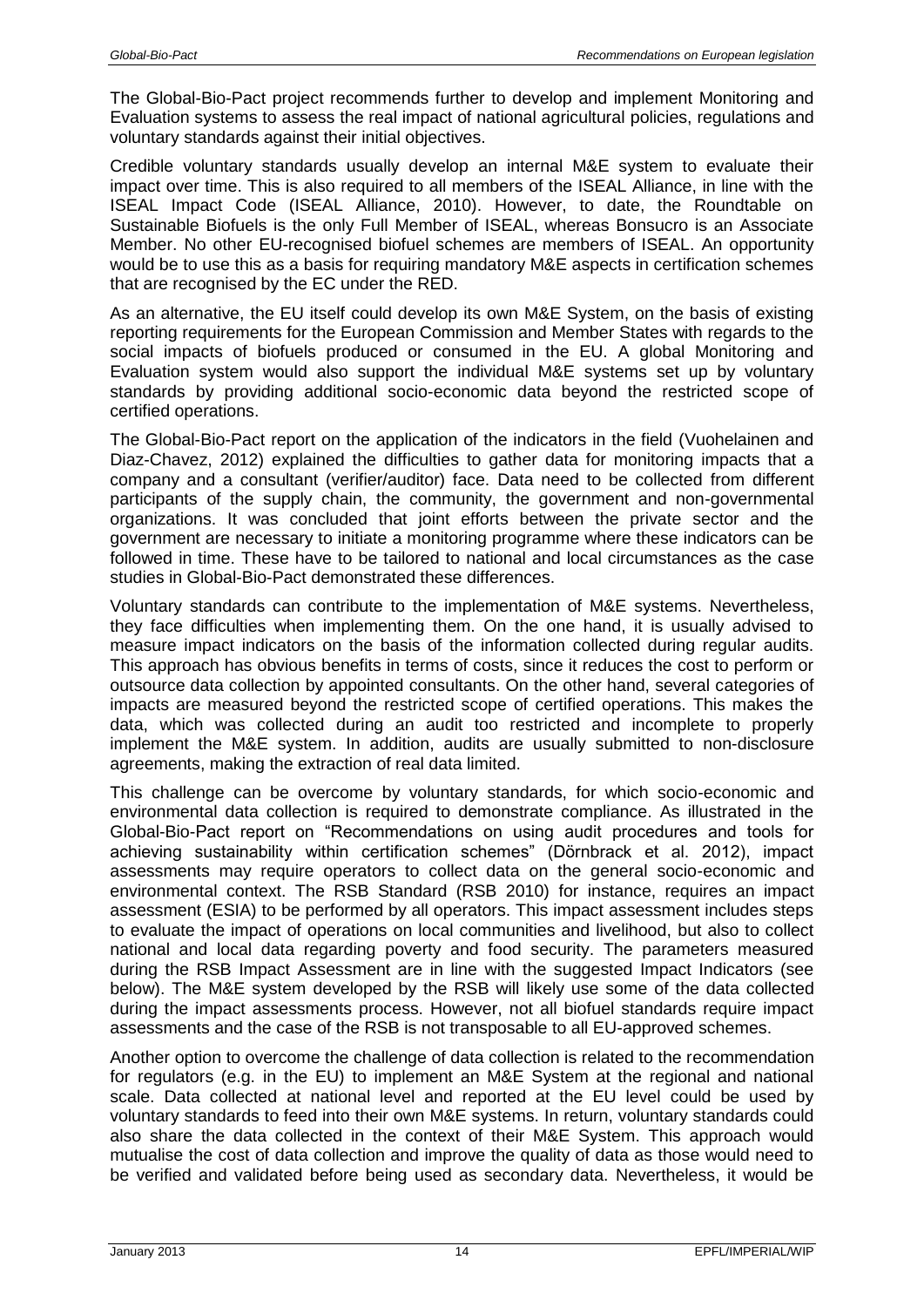important to define the standards that do actually monitor impacts and not just impacts of certification.

# <span id="page-14-0"></span>**4 Options for addressing socio-economic impacts in the RED**

The RED promotes all kinds of renewable energy, among others bioenergy, by allowing the Member States to incentivise their use and to account them towards the national targets. In order to prevent negative impacts related to the use of biofuels and other bioliquids, sustainability criteria were introduced in the RED. Currently, they only focus on environmental impacts.

However, some examples of biomass and bioenergy production and conversion have shown also negative socio-economic impacts. In many cases these negative impacts at local, regional, or national level are more related to general agricultural policies of the country rather than to the characteristics of a certain value chain for biofuels. The key question to European policy makers is if and how socio-economic aspects can be included in the RED in order to prevent negative socio-economic impacts in biomass and bioenergy value chains. Preventing negative socio-economic impacts would positively impact the public perception of biomass and bioenergy and thus boost the overall European Bio-Based Economy.

The problem of addressing socio-economic impacts in the legislation is that these impacts are more difficult to assess, to standardise and to limit by any thresholds. Furthermore, socio-economic impacts can often be only assessed with qualitative data and not by quantitative data and often it is necessary to consider a period of time, including a baseline. Measurable units can be only applied to some impact categories.

With regards to an amendment of the RED, there exist several options to address socioeconomic issues:

- **A) Keeping the status-quo - taking no action**
- **B) Specify, extend, and enforce monitoring procedures**
- **C) Include selected socio-economic criteria in the RED**
- **D) Include additional environmental sustainability criteria to indirectly cover socio-economic aspects**
- **E) Include measures at national levels**

An additional recommendation not directly linked to the RED is to **end the promotion of good examples to the public.**

These options are discussed in more detail in the following chapters. Some options can be also combined.

## <span id="page-14-1"></span>*4.1 Option A: Keeping the status-quo - taking no additional action*

The first option (A) is to keep the current status and to take no further action on socioeconomic impacts of biomass and bioenergy. This would mean that the EC has a reporting obligation to the European Parliament on some selected socio-economic impacts, according to the RED. It is specified that every two years reports on socio-economic impacts shall be made. Also in the proposal for an amendment of the directive (COM2012 595, 2012), socioeconomic aspects are not further addressed.

So far, no reports are yet publicly available. According to representatives of the EC, a report will be published in March 2013. It is not clear how this reporting looks like, how it is realised and which impacts it will have. It therefore remains the risk that socio-economic issues continue to be not sufficiently addressed in the RED.

The Global-Bio-Pact highlights the urgent need to specify this issue and to introduce clear and transparent monitoring processes to assess socio-economic impacts. This can be done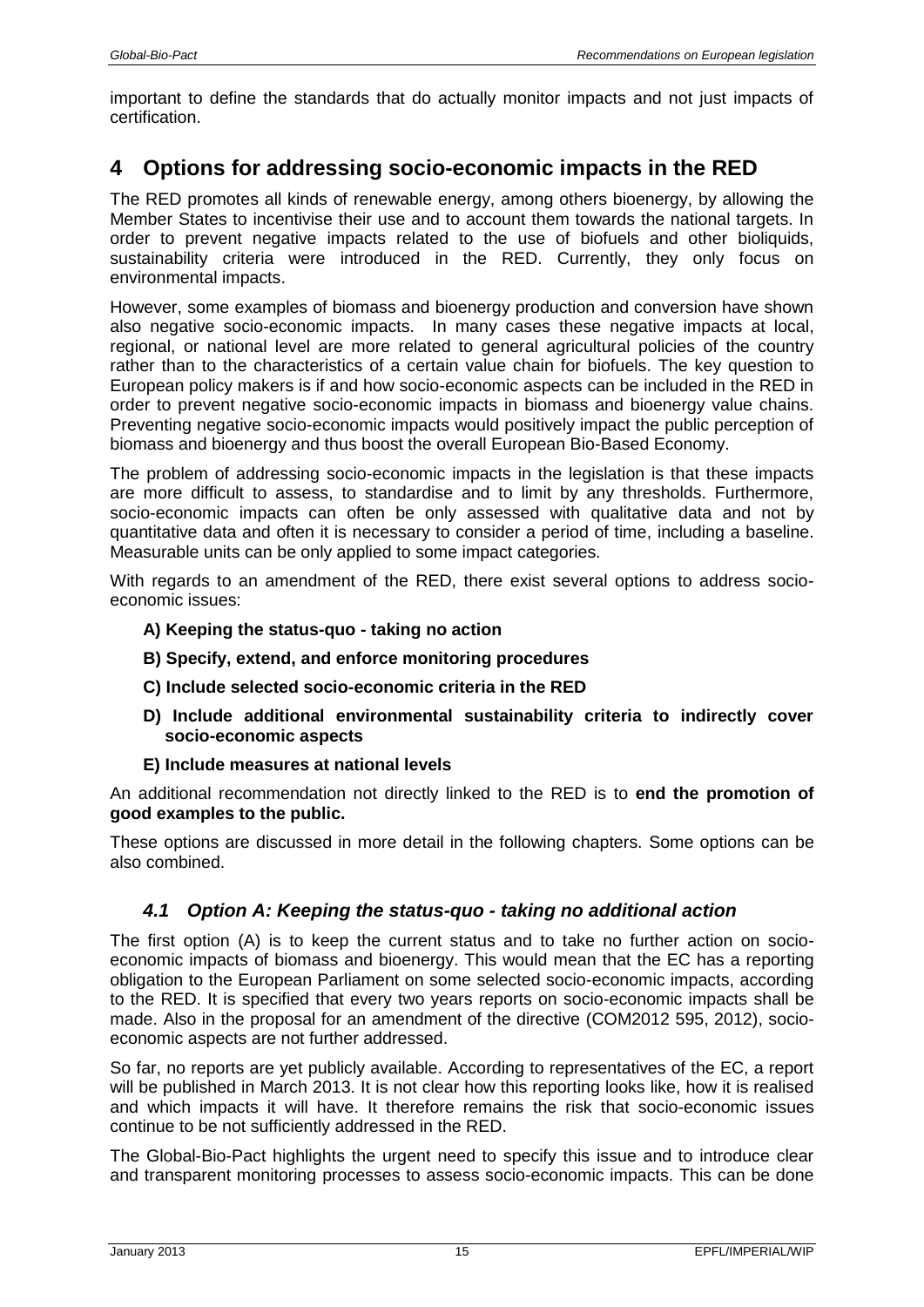through a transparent system at EU level enabling each MS to clearly report on socioeconomic issue and not only on environmental ones.

The only concrete action seems to focus food security. The proposed amendment of the RED from the EC "promotes" food security by limiting the food crops for biofuels. However, limiting food crops for biofuels production does not reduce food in-security.

<span id="page-15-0"></span>Thus, option A is not recommended to be promoted.

### *4.2 Option B: Specify, extend, and enforce monitoring procedures*

Option B proposes to specify, extend, and enforce the monitoring on socio-economic impacts of the biomass and bioenergy that is used in Europe. The results form the basis for further reactions and decisions, such as e.g. bi-lateral agreements between Europe and exporting countries. Different levels of monitoring could be implemented:

- monitoring of the impact of certification schemes on future biomass/bioenergy markets
- monitoring of socio-economic impacts of specific biomass/bioenergy value chains at company level
- monitoring of general socio-economic impacts of biomass/bioenergy on the European level

It is recommended that all three levels of monitoring shall be addressed by policies. The specification, extension, and enforcement of monitoring procedures are a crucial step towards more transparency and credibility in the sector. Both, the European Union itself, as well as all involved companies of biomass/bioenergy value chains shall be requested to monitor socio-economic impacts at different levels. Furthermore, they shall be requested to publish the monitoring results. Consumers and the public could use these data and reports to build their own opinion. Thereby, companies could be forced to improve their value chains and biomass/bioenergy with negative impacts could have a clear market disadvantage compared to better ones.

#### <span id="page-15-2"></span><span id="page-15-1"></span>*4.3 Option C: Include selected socio-economic criteria in the RED*

Currently the reporting obligation of the EC to the European Parliament, as stated in the RED, specifies the focus on the following aspects:

- on the availability of foodstuffs at affordable prices, in particular for people living in developing countries
- on wider development issues
- on the respect of land-use rights

Selected mandatory socio-economic criteria could be included in the RED (option C), similar to the environmental criteria. As stated before, this seems to be more challenging than for environmental criteria. Based on the existing aspects that are already addressed in the RED, it seems obvious to include more specific criteria on food security, poverty reduction and on land use issues at national scale. Furthermore, not to include compliance indicators but impact indicators as those selected in the Global-Bio-Pact project.

Some biofuel certification schemes already include also socio-economic issues. Thus, it is proved that it is generally possible to address socio-economic issues in certification schemes, but the results clearly reflect a particular situation that may be or not be linked to the biofuels production in the area. This could also consider the assessment of impacts on water, land rights and local food security, at least in specific areas.

Considering these certification schemes, the Global-Bio-Pact has developed a "Global-Bio-Pact set of selected socio-economic sustainability criteria and indicators" to measure the socioeconomic impacts of biofuel production (Diaz-Chavez et al. 2012). The indicators were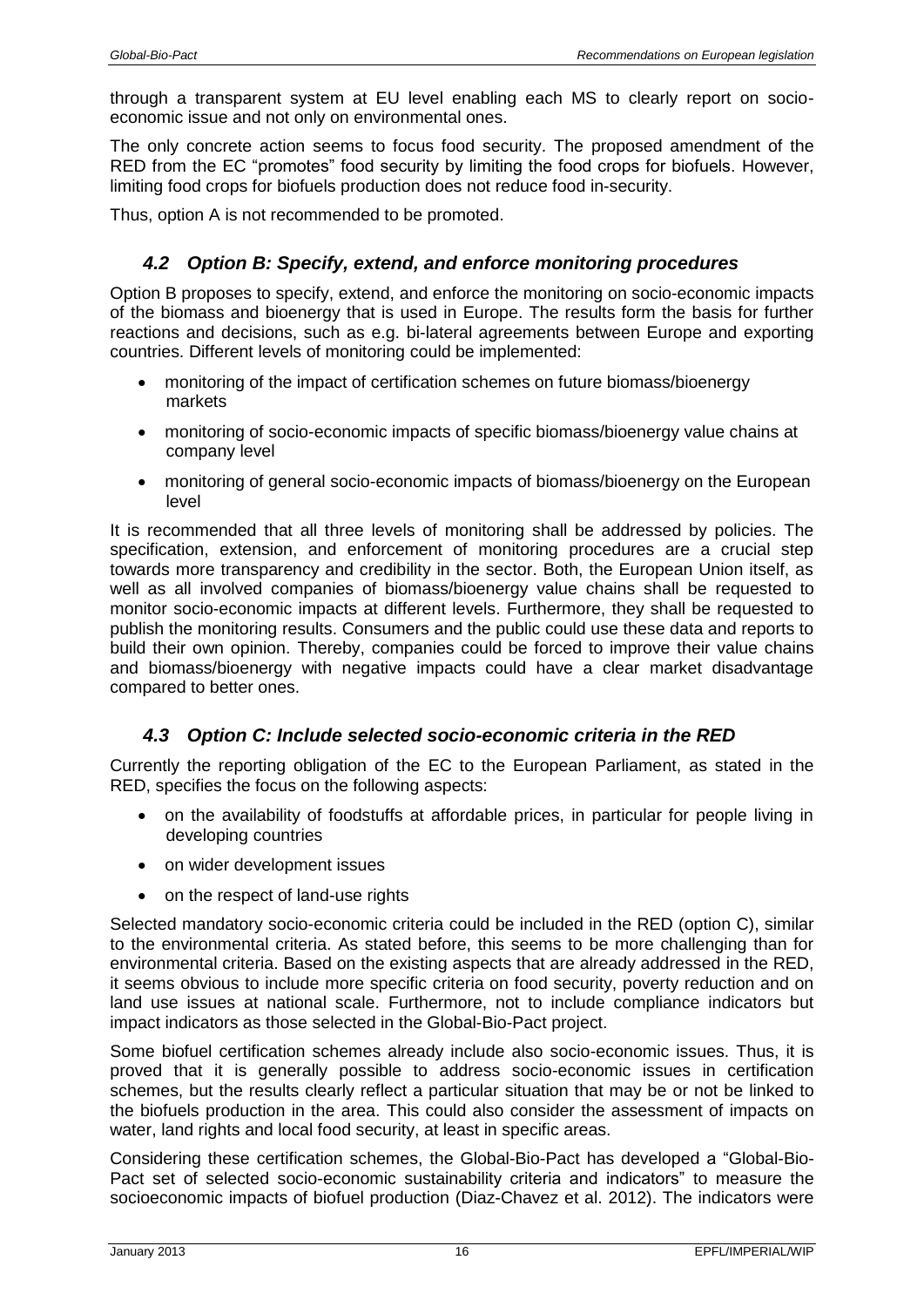selected through a process where impacts, case studies and participation of stakeholders were assessed. The set of indicators consists of basic Information, socio-economic indicators, and environmental indicators. Each indicator is linked to a measurement, monitoring process or unit depending of its nature. This set of indicators is not meant to be directly included in certification schemes or in legislation

Major limitations to this option C are on the one hand higher costs and efforts that are needed to certify biomass and bioenergy and on the other hand difficulties in formulating quantifiable requirements on food security, poverty reduction and on land use issues.

The impact of biofuels on "food security" is debated in several scientific publications (Achterbosch et al. 2012). Food security can be differentiated into (1) food availability, (2) food access (consumption) at household and individual level, (3) stability of food access over time, and (4) food utilisation resulting in a good nutritional status. Furthermore, the size of the system (local, national, international) plays an important role in the debate on food security. It is therefore very difficult to identify the impact of biomass and bioenergy on food security. Particularly food security is related to the degree of economic development of a certain society rather than its ability to produce food (see Achterbosch et al, 2012). There are many examples of entire countries with no food production capacity and a very high food security level. Therefore, it seems rather difficult to include food security as a mandatory criterion in legislation.

The impact on "wider development issues" is a rather vague formulation. The impact of biomass and bioenergy production on poverty is controversially discussed (see the reports on the case studies of Mali and Tanzania of the Global-Bio-Pact Project)<sup>4</sup>, depending on the scale of the investigated system. As stated before the general agricultural and tax distribution policies are crucial in addressing this kind of issues. Whereas, biofuels for export could significantly contribute to economic growth at national level, it could lead to increased poverty at local level, especially in developing countries.

Finally, "land use rights" need to be respected. This is a crucial issue in areas where feedstock is produced (see the reports of Mali (Burrel et al, 2011), Tanzania (Sawe at al, 2011), Indonesia (Wright, 2011), and Van Eijck and Faij, 2011). Difficulties may occur in several developing countries that have no official land register or only communal land. In these countries it is difficult to ensure that land use rights are respected.

In summary, the mandatory inclusion of socio-economic criteria in the RED is challenging and constitutes not the first priority.

## <span id="page-16-0"></span>*4.4 Option D: Include additional environmental sustainability criteria to indirectly cover socio-economic aspects*

The Global-Bio-Pact report by Rettenmaier et al. (2012) proposes to set new mandatory environmental sustainability criteria regarding soil, water and air protection, i.e. criteria that have a strong link to ecosystem services (e.g. UNEP et al. 2011). In this form, some social impacts affecting 'security', 'basic material for good life' and 'health' can be covered indirectly. Some of the voluntary certification systems do include such criteria, but since they are not needed to fulfil the requirements of the RED (so far, only criteria related to GHG emissions and biodiversity are mandatory), there is a risk that economic operators opt for the weakest (recognised) certification system which does not include the suggested criteria regarding soil, water and air protection.

Moreover, we recommend to improve and to amend the RED also in terms of environmental criteria:

 widen the scope of the RED to cover solid and gaseous biofuels, too, i.e. to extend its coverage beyond the transport sector. Not only in this case, the mandatory

 $\overline{a}$ 

<sup>&</sup>lt;sup>4</sup> http://www.globalbiopact.eu/publications.html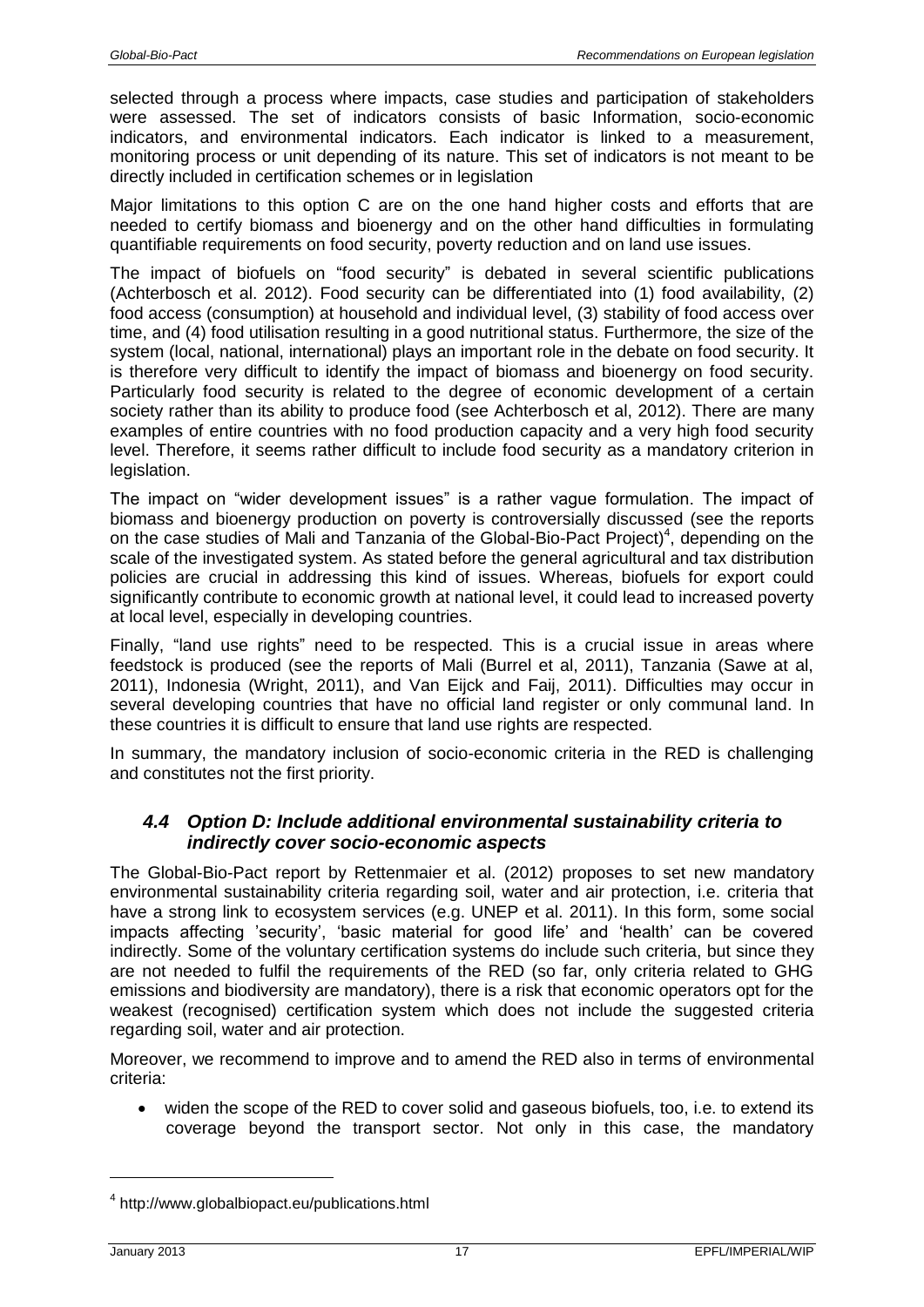environmental sustainability criteria regarding biodiversity need to be extended, in particular with regard to the protection of forests with high biodiversity and to sustainability requirements for forestry (see below).

- include additional mandatory environmental sustainability criteria regarding biodiversity. There is an urgent need to include (and define) "highly biodiverse forests" under land cover-related criteria (Article 17) as well as "minimum requirements for good silvicultural and environmental condition" under cultivationrelated criteria (Article 17(6)).
- properly consider greenhouse gas emissions from carbon stock change due to indirect land-use change (iLUC) in the rules laid down in Annex V of the RED, not only in the reporting obligation set out in Article 22(2), as recently proposed by the European Commission (EC 2012).

## <span id="page-17-0"></span>*4.5 Option E: Include measures at national levels*

In order to avoid negative socio-economic impacts, measures can be also taken at governmental level, which means at the European level with regards to the RED. As already stated in the RED reports from the EC to the European Parliament (RED 2009; p. 38f; Article 17(7)) shall state, both for third countries and Member States that are a significant source of raw material for biofuel consumed within the Community, whether the country has ratified and implemented various ILO Conventions as well as the Cartagena Protocol on Biosafety and the Convention on International Trade in Endangered Species of Wild Fauna and Flora.

The first report should have been submitted in 2012. The Commission shall, if appropriate, propose corrective actions and in particular if evidence shows that biofuel production has a significant impact on food prices."

It is currently not clear if such a report has been submitted in 2012. The current bottleneck is that only a reporting obligation of the EC to the EP is requested. An option would be to make the ratification and implementation of the mentioned ILO Conventions a precondition for the use of biomass and bioenergy in the EU.

Furthermore, it is not specified which "corrective actions" could be taken. An option would be to block the use of those biomass and biofuels that have not ratified or implemented the mentioned ILO Conventions. Nevertheless, this may create trade barriers and could be against the World Trade Organisation principles.

Finally, the "Commission shall, if appropriate, propose corrective action, in particular if evidence shows that biofuel production has a significant impact on food prices." As mentioned in chapter [4.3,](#page-15-2) it is very difficult to provide "evidence that biofuel production has a significant impact on food prices". The impacts of increasing demand for biomass and bioenergy on food prices is controversially discussed among scientists. In general it is acknowledged, that increasing demand for biomass and bioenergy is only one factor that leads to increasing food prices, among e.g. speculations, weather conditions, and destroyed harvests (see Achterbosch et al, 2012). The term "significant impact" leaves room for interpretation. It is also not clear why the RED only mentions impacts on food prices and not on other potential impacts.

With respect to these uncertainties, it is recommended to clarify these issues and to transparently communicate this to the public. In general, measures at national level, if implemented and enforced correctly, are a good way towards more sustainability in the biomass and bioenergy fields.

#### <span id="page-17-1"></span>*4.6 Extend the promotion of good examples to the public*

As mentioned in chapter [3.1,](#page-9-0) the public perception is a very important factor that heavily influences the acceptance of biomass and bioenergy. The use of biomass and bioenergy has many advantages in comparison to fossil based products particularly on environmental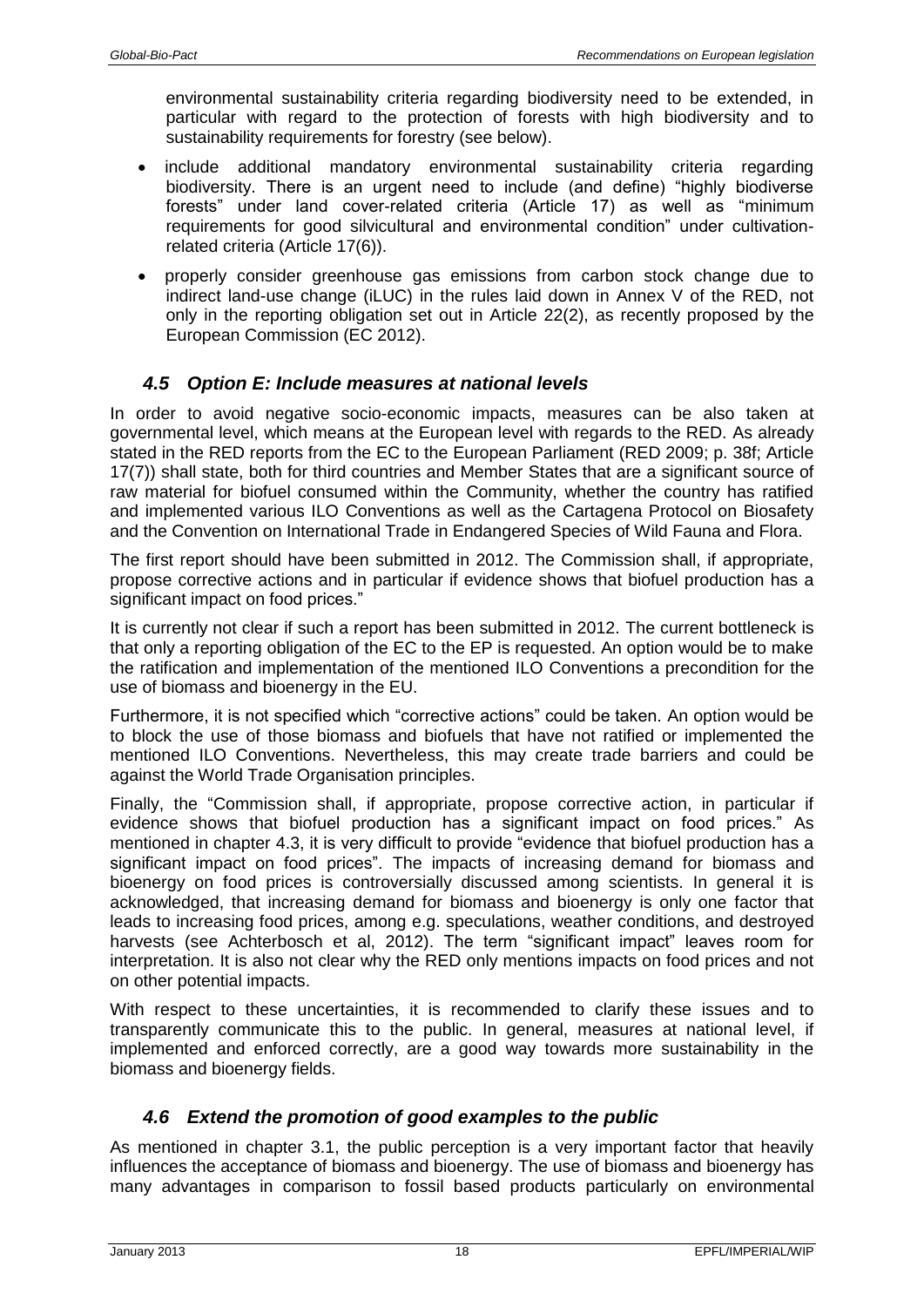issues (e.g. GHG savings) and at local level (see Hilbert et al. 2011a; Hilbert et al. 2011b). These benefits must be continuously promoted in order to increase the positive public perception of biofuels. There is an urgent need to inform the European citizens not only about the negative impacts, but also to provide information about positive impacts – both on environmental and socio-economic issues. Also the use of voluntary standards may help to inform the general public on the sustainability of the biofuels used. The increased information of the benefits of biomass and bioenergy can be done by different means. It can be implemented directly by the EC, or indirectly through projects supported by the EC.

# <span id="page-18-0"></span>**5 Conclusion**

A core objective of the RED is to increase the share of renewable energy in Europe, including a sectoral target for biofuels. This aim is to increase one the one hand the security of energy supply, but on the other hand to reduce greenhouse gas (GHG) emissions. GHG emissions are more related to environmental impacts (although they also have indirect social impacts) and security of supply is more related to social impacts.

It is obvious that the RED should not promote biomass and bioenergy that has negative impacts, either environmental or social. Therefore, measures are needed to guarantee that biomass and bioenergy have mainly positive or at least neutral impacts. In reality there will always exist trade-offs and not all negative impacts can be avoided. Therefore, some guidelines on the prioritisation of impacts may help. It must be considered that also conventional fuels are associated with negative impacts, both environmentally and socially.

For fossil fuels, no sustainability scheme exists, only guidelines provided by IPIECA $5$ . Considering the comparison with fossil fuels, it must be ensured that European legislation, such as the RED, is not too complex and does not block-out the development of biomass and bioenergy. However, the application of certain (limited) sustainability criteria to biomass and bioenergy may open a gateway for the certification of other (bio-)products in a bio-based economy. Thereby, certification could act as a tool to improve the overall agricultural sector, not only for bioenergy, but also for bio-products and even food, feed and fibre. Thus, legislation should be designed to avoid the worst negative impacts, but at the same time to allow for enough freedom for the development of the market.

The Global-Bio-Pact project worked three years with six case studies including different feedstock and supply chains. During that time, the number of current recognised standards to assess sustainability for biomass and bioenergy production has increased considerably. The project identified and assessed socio-economic impacts through the development of a Set of Indicators that were tested in the field. The Global-Bio-Pact partners consider that the use of these indicators will help the different users in promoting the sustainable production of biofuel production.

The studies and results about different types of feedstocks, societies, and agricultural systems clearly demonstrated that it is difficult to develop general approaches for different feedstocks. There is a clear need to differentiate between the types of feedstock (e.g. perennial and annual crops, as well as dedicated energy crops and residues or co-products).

The final recommendations from the Global-Bio-Pact project are as follows:

- $\triangleright$  The set of indicators of the Global-Bio-Pact project is able to indicate and to monitor the impacts of bioenergy production. It is expected that these indicators will be useful for different users from project developers, government and standards.
- The EU should consider the implementation of a **Monitoring and Evaluation System** at the regional (national) scale within the EU. The data collected at EU level could be used by voluntary standards to feed into their own M&E systems. In return,

 $\overline{a}$ 

<sup>&</sup>lt;sup>5</sup> http://www.ipieca.org/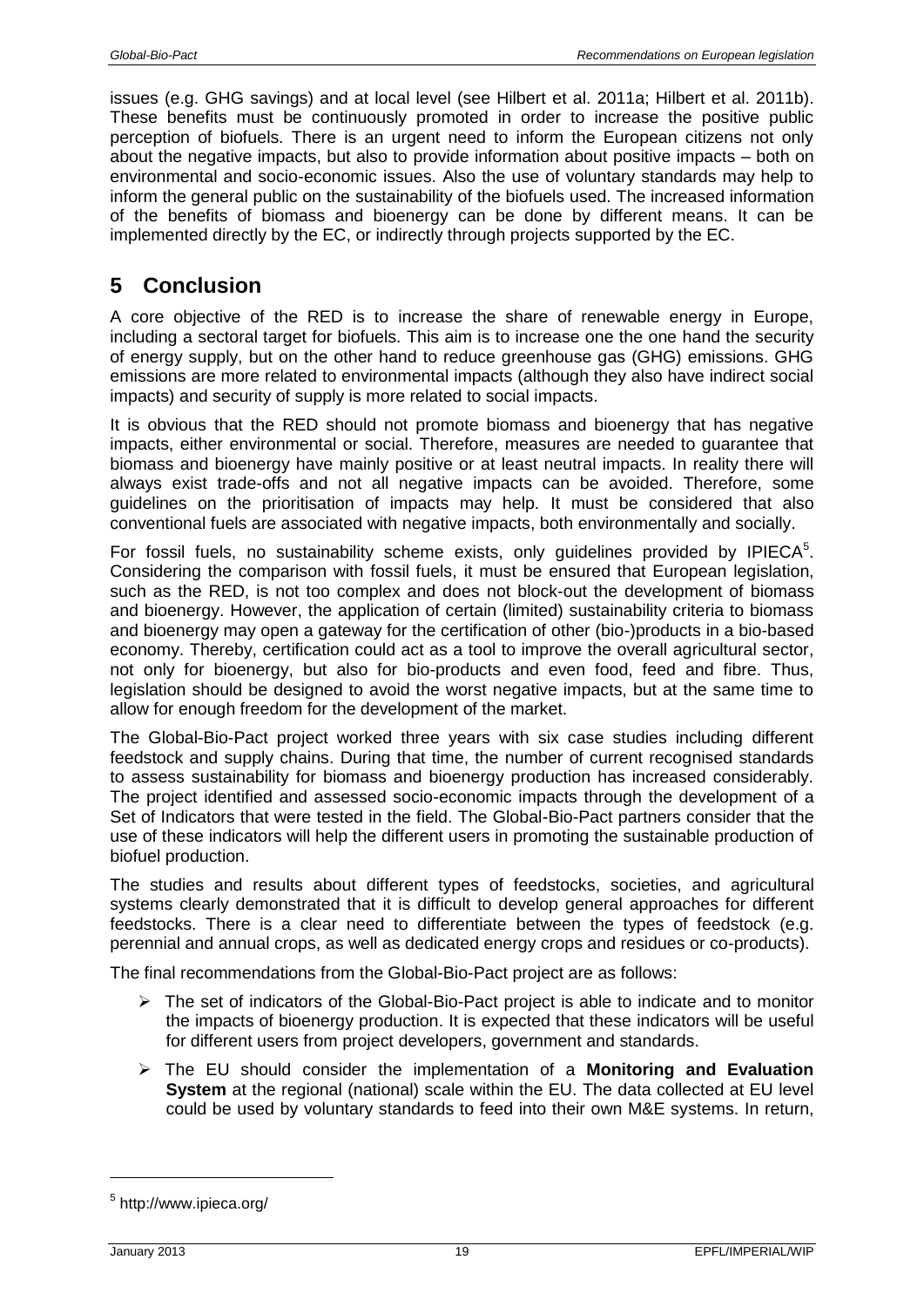voluntary standards could also share the data collected in the context of their M&E System with a differentiation between impact indicators and compliance indicators.

- $\triangleright$  A mandatory Monitoring and Evaluation obligation should be introduced for some selected socio-economic impacts for biomass and bioenergy companies that sell their products on the European market under the RED. These criteria could be the ones considered in current available voluntary standards along with some of the criteria selected in the Global-Bio-Pact project. Furthermore, biomass and bioenergy companies shall be obliged to publish the results of this monitoring as part of their Corporate Social Responsibility Programmes or as part of the compliance with voluntary standards. After a certain period, results could be used in a second step to include selected socio-economic criteria in the legislation.
- $\triangleright$  The introduction of socio-economic requirements in the RED (or any other legislation), could be seen as "necessary to protect human life or health", provided that such measures are applied equally to any country in the world without any kind of discriminatory prejudice.
- $\triangleright$  It should be assessed if the ratification and implementation of the mentioned ILO Conventions could be a precondition for the use of biomass and bioenergy in the EU. The use of biomass and bioenergy from countries that have not ratified or implemented the mentioned ILO Conventions may be blocked out by the legislation. This has to be assessed especially with regards to international trade agreements.
- $\triangleright$  An amendment of the RED should specify in more detail the socio-economic requirements, including more details on the reporting obligation of the EC to the EP.
- $\triangleright$  There is an urgent need to inform the European citizens and the general public not only about the negative impacts, but also on the positive impacts of the biomass production– both on environmental and socio-economic issues.
- $\triangleright$  The difficulty to provide "evidence... that biofuel production has a significant impact on food prices" has been explained. The impacts of increasing demand for biomass and bioenergy on food prices is still controversially discussed. In general it is acknowledged, that increasing demand for biomass and bioenergy is only one factor that leads to increasing food prices although in some cases they could lead to increasing food-feed availability in certain markets. Other factors need to be considered such as speculation, national agricultural policies, weather changes, land disputes, potential indirect impact as displacements and impacts on crops. Furthermore, the term "significant impact" needs to be specified. It is not clear why the RED only mentions impacts on food prices and not on other potential impacts. Thus, other impacts may be included as well.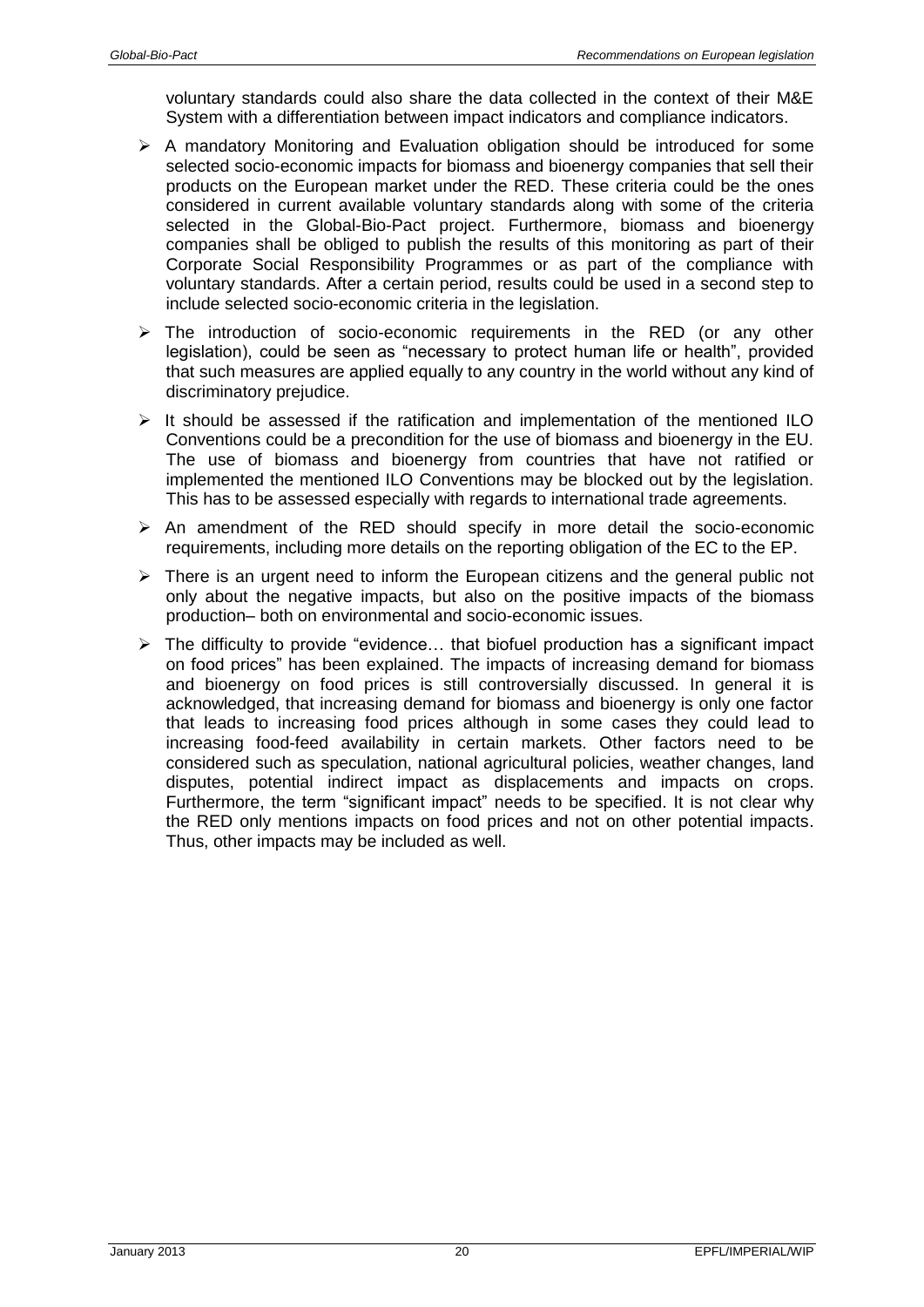# <span id="page-20-0"></span>**References**

- ACHTERBOSCH T, VAN MEIJL H, TABEAU A, BARTELINGS H AND VAN BERKUM S. (2012). An economy-wide assessment of the food security impacts of changes in bioenergy use. Globa-Bio-Pact WP4 Report.<http://www.globalbiopact.eu/>
- BAFFES J. AND HANIOTIS T. (2010). Placing the 2006/2008 commodities price boom into perspective. Policy research paper # 5371. The World Bank Development Prospects Group. Available at: [http://www](http://www-wds.worldbank.org/external/default/WDSContentServer/IW3P/IB/2010/07/21/000158349_20100721110120/Rendered/PDF/WPS5371.pdf)[wds.worldbank.org/external/default/WDSContentServer/IW3P/IB/2010/07/21/00015834](http://www-wds.worldbank.org/external/default/WDSContentServer/IW3P/IB/2010/07/21/000158349_20100721110120/Rendered/PDF/WPS5371.pdf) [9\\_20100721110120/Rendered/PDF/WPS5371.pdf](http://www-wds.worldbank.org/external/default/WDSContentServer/IW3P/IB/2010/07/21/000158349_20100721110120/Rendered/PDF/WPS5371.pdf)
- COM2012. Proposal for a Directive of the European parliament and of the council amending directive 98/70/EC relating to the quality of petrol and diesel fuels and amending directive 2009/28/EC on the promotion of the use of energy from renewable. Accessed December 2012. Sources:

[http://ec.europa.eu/energy/renewables/biofuels/doc/biofuels/com\\_2012\\_0595\\_en.pdf](http://ec.europa.eu/energy/renewables/biofuels/doc/biofuels/com_2012_0595_en.pdf)

- CHARNOVITZ S., EARLEY J. AND HOWSE R. (2008). An examination of social standards in biofuel sustainability criteria. International Food and Agricultural Trade Policy Council. Available at: [http://www.agritrade.org/documents/SocialStnds\\_Biofuels\\_FINAL.pdf](http://www.agritrade.org/documents/SocialStnds_Biofuels_FINAL.pdf)
- FALLOT A., HAYE S. AND DÖRNBRACK A.S. (2012). The public perception of biofuels from different countries perspectives (Global Bio-Pact. Deliverable 7.4). Available at: <http://www.globalbiopact.eu/>
- DAM (VAN) J., FAAIJ A., RUTZ D. AND JANSSEN R. (2011). Socio-Economic Impacts of Biomass Feedstock Production (Global Bio-Pact.Deliverable 2.1), Available at: <http://www.globalbiopact.eu/>
- DIAZ-CHAVEZ R. (2011). Assessment of existing socioeconomic principles, criteria and indicators for biomass production and conversion (Global Bio-Pact. Deliverable 8.1). Imperial College. Available at: <http://www.globalbiopact.eu/>
- DIAZ-CHAVEZ R. RETTENMAIER N., RUTZ D., JANSSEN R. (2012). A Global-Bio-Pact set of selected socio-economic sustainability criteria and indicators. Imperial College. Report of the FP7 Global-Bio-Pact Project (Global Bio-Pact. Deliverable 8.2). Available at: <http://www.globalbiopact.eu/>
- ECOFYS (2010) Responsible Cultivation Areas: Identification and certification of feedstock production with a low risk of indirect effects. Commissioned by BP, Neste Oil, Shell Global Solutions
- ECOFYS, RSB SECRETARIAT AT EPFL, WWF INTERNATIONAL (2012) Low Indirect Impact Bio-fuel (LIIB) methodology. Version 0.
- EIJCK (VAN) J., CHUNG SHEN G., JUNGINGER M., LAMERS P AND FAIIJ A. (2012). Report on impacts of biofuels/bio-products trade and new legislation on economies in Europe (Global Bio-Pact. Deliverable 6.3). Available at <http://www.globalbiopact.eu/>
- EUROPEAN COMMISSION (2012) PROPOSAL FOR A DIRECTIVE OF THE EUROPEAN PARLIAMENT AND COUNCIL, amending Directive 98/70/EC relating to the quality of petrol and diesel fuels and amending Directive 2009/28/EC on the promotion of the use of energy from renewable sources. Available at: [http://ec.europa.eu/clima/policies/transport/fuel/docs/com\\_2012\\_595\\_en.pdf](http://ec.europa.eu/clima/policies/transport/fuel/docs/com_2012_595_en.pdf)

EUROPEAN PARLIAMENT AND COUNCIL (2009) DIRECTIVE 2009/28/EC OF THE EUROPEAN PARLIAMENT AND OF THE COUNCIL of 23 April 2009 on the promotion of the use of energy from renewable sources and amending and subsequently repealing Directives 2001/77/EC and 2003/30/EC. Available at: [http://eur](http://eur-lex.europa.eu/LexUriServ/LexUriServ.do?uri=OJ:L:2009:140:0016:0062:en:PDF)[lex.europa.eu/LexUriServ/LexUriServ.do?uri=OJ:L:2009:140:0016:0062:en:PDF](http://eur-lex.europa.eu/LexUriServ/LexUriServ.do?uri=OJ:L:2009:140:0016:0062:en:PDF)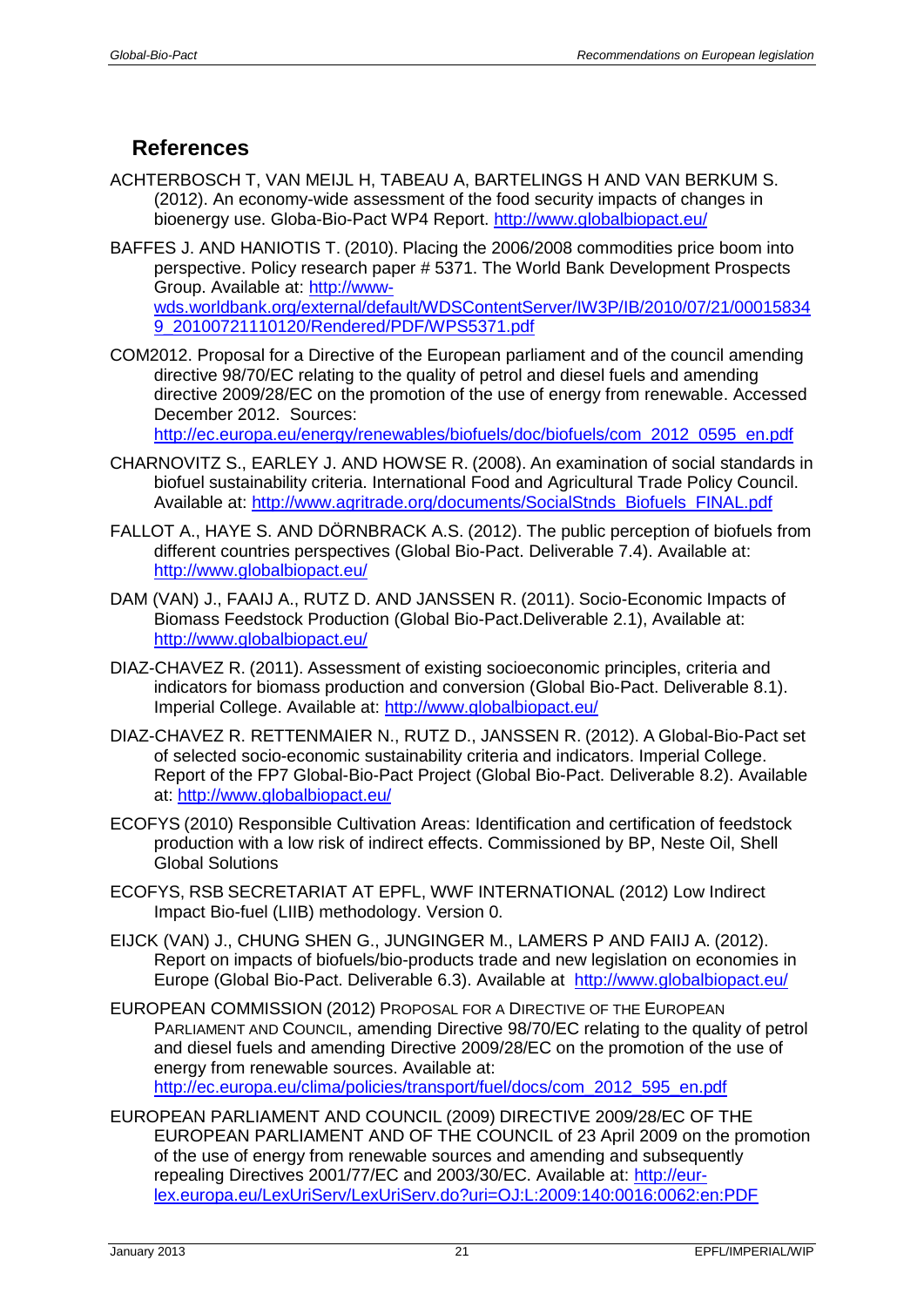- FAO. 2010. Bioenergy and Food Security The BEFS Analytical Framework. Rome: FAO. [http://www.fao.org/docrep/013/i1968e/i1968e00.htm.](http://www.fao.org/docrep/013/i1968e/i1968e00.htm)
- GERBER MACHADO P., WALTER A. (2011) Global-Bio-Pact Case Study: Socio-Economic Impacts of the Sugarcane chain in Brazil UNICAMP; Report of the FP7 Global-Bio-Pact Project (FP7-245085)
- GERMAN, L. AND SCHONEVELD, G. (2011). Social sustainability of EU-approved voluntary schemes for biofuels: Implications for rural livelihoods. Working Paper 75. CIFOR, Bogor, Indonesia. Available at:
	- [http://www.cifor.org/publications/pdf\\_files/WPapers/WP75German.pdf](http://www.cifor.org/publications/pdf_files/WPapers/WP75German.pdf)
- GERMAN, L., SCHONEVELD, G., AND MWANGI, E. (2011). Processes of large-scale land acquisition by investors: case studies from sub-Saharan Africa. Available at: <http://www.future-agricultures.org/land-grab.html>
- HILBERT J., LOPARDO N.C.L., GUERRA V.I. (2011a) Public Perception Assessment on Biofuels: Argentina Case. INTA, Argentina; Report of the FP7 Global-Bio-Pact Project (FP7-245085).
- HILBERT J.A., SABARRA R., AMOROS M.L. (2011b) Soy Market and Derivates Context and Recent Evolution. INTA, Argentina; Report of the FP7 Global-Bio-Pact Project (FP7-245085), ISBN 978-987-679-080-2 .
- ISEAL Setting Social and Environmental Standards Code of Good Practices (Version 5 June 2010). Available at: http://www.isealalliance.org/sites/default/files/Standard-Setting%20Code%20v5.0\_0.pdf
- MILLENNIUM ECOSYSTEM ASSESSMENT (2003) Ecosystems and Human Well-being: A Frame-work for Assessment. Island Press, Washington, DC.
- NL AGENCY (2012). Selecting a biomass certification system a benchmark on level of assurance, costs and benefits. Available at: https://www.agentschapnl.nl/sites/default/files/Report%20Selecting%20a%20biomass %20certification%20system%20%E2%80%93%20a%20benchmark%20on%20level%2 0of%20assurance%20-%20%20costs%20and%20benefits.pdf
- RED (2009) Directive 2009/28/EC of the European Parliament and of the Council of 23 April 2009 on the promotion of the use of energy from renewable sources and amending and subsequently repealing Directives 2001/77/EC and 2003/30/EC. - Official Journal of the European Union; L 140/16 - L 140/62
- RETTENMAIER N., SCHORB A., HIENZ G., DIAZ-CHAVEZ R.A. (2012) Report on Show Cases and linkage of environmental impacts to socio-economic impacts. Deliverable D 5.3 within the Global-Bio-Pact project 'Global Assessment of Biomass and Bioproduct Im-pacts on Socio-economics and Sustainability'. Download: [http://www.globalbiopact.eu/.](http://www.globalbiopact.eu/) images/stories/publications/d5\_3\_interlinkages\_final.pdf
- RSB (2010). Global principles and criteria for sustainable biofuels production. Version Two. Roundtable on Sustainable Biofuels. Switzerland. Available at: [http://www.rsb.org](http://www.rsb.org/)
- RUTZ D., JANSSEN R., HIEGL W., DIAZ CHAVEZ R.A., WOODS J., FAAIJ A.P.C., SMEETS E.M.W., VOS J., RETTENMAIER N., REINHARDT G., NUSSBAUM R., GOZZI A., HAYE A., DA SILVA WALTER A.C., HILBERT J.A., COTO C., FALLOT A., SAWE E.N., TOGOLA I, JAAX R. (2010) Global Socio-Economic Impact Assessment of Biofuel and Bioproduct Chains. - Proceedings of the 18th European Biomass Conference and Exhibition, pp. 2205-2214, ISBN 978-88-89407-56-5
- RUTZ D., JANSSEN R., VAN EIJCK J., FAAIJ A., VIS M., VAN SLEEN P., ABBAN-MENSAH I., BOTTRIELL K., GERBER P., HILBERT J.A., WRIGHT A., OUATTARA O., BURRELL T., SAWE E.N., CÁRDENAS A., FALLOT A. (2011) Sustainability of Biofuels and Bioproducts: Socio-Economic Impact Assessment. - Proceedings of the 19th European Biomass Conference and Exhibition; pp. 2355-2364; ISBN 978-88-89407-55- 7; DOI: 10.5071/19thEUBCE2011-OC3.2